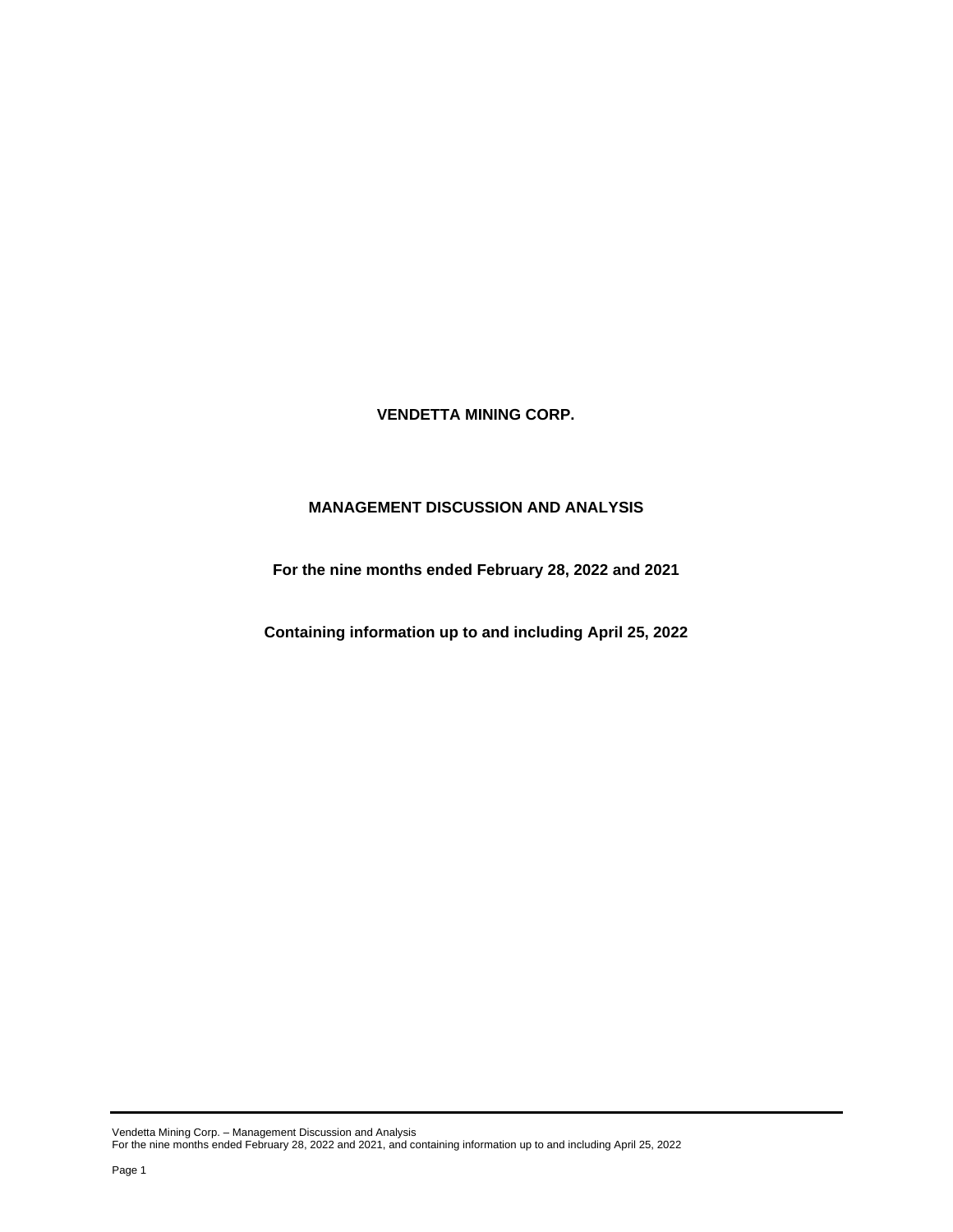# **Form 51-102F1**

## **Management's Discussion and Analysis**

## **For**

# **Vendetta Mining Corp. ("Vendetta" or "the Company")**

### **CONTAINING INFORMATION UP TO AND INCLUDING APRIL 25, 2022**

### **NOTICE**

Management Discussion and Analysis ("MD&A") is intended to help the reader understand Vendetta Mining Corp. (the "Company" or "Vendetta") condensed interim financial statements. The information provided herein should be read in conjunction with the unaudited condensed interim financial statements for the nine months ended February 28, 2022 and 2021 and the audited financial statements for the years ended May 31, 2021 and 2020.

The following comments may contain management estimates of anticipated future trends, activities or results. These are not a guarantee of future performance, since actual results could change based on other factors and variables beyond management control.

Management is responsible for the preparation and integrity of the condensed interim financial statements, including the maintenance of appropriate information systems, procedures and internal controls and to ensure that information used internally or disclosed externally, including the condensed interim financial statements and MD&A, is complete and reliable. The Company's board of directors follows recommended corporate governance guidelines for public companies to ensure transparency and accountability to shareholders. The board's audit committee meets with management quarterly to review the condensed interim financial statements including the MD&A and to discuss other financial, operating and internal control matters.

The reader is encouraged to review Company statutory filings on www.sedar.com and to review general information.

All currency amounts are expressed in Canadian dollars unless otherwise noted.

### **CAUTION REGARDING FORWARD LOOKING INFORMATION**

This MD&A contains forward-looking statements and forward-looking information (collectively, "forward-looking statements") within the meaning of applicable Canadian and US securities legislation. These statements relate to future events or the future activities or performance of the Company. All statements, other than statements of historical fact are forward-looking statements. Forward-looking statements are typically identified by words such as: believe, expect, anticipate, intend, estimate, postulate and similar expressions, or which by their nature refer to future events. These forward-looking statements include, but are not limited to, statements concerning:

- the Company's strategies and objectives, both generally and in respect of its specific mineral properties;
- the timing of decisions regarding the strategy and costs of exploration programs with respect to, and the issuance of the necessary permits and authorizations required for, the Company's exploration programs;
- the timing and cost of planned exploration programs of the Company, and the timing of the receipt of results there from;
- the Company's future cash requirements;
- general business and economic conditions;
- the Company's ability to meet its financial obligations as they come due, including long-term debt, and to be able to raise the necessary funds to continue operations;

Vendetta Mining Corp. – Management Discussion and Analysis

For the nine months ended February 28, 2022 and 2021, and containing information up to and including April 25, 2022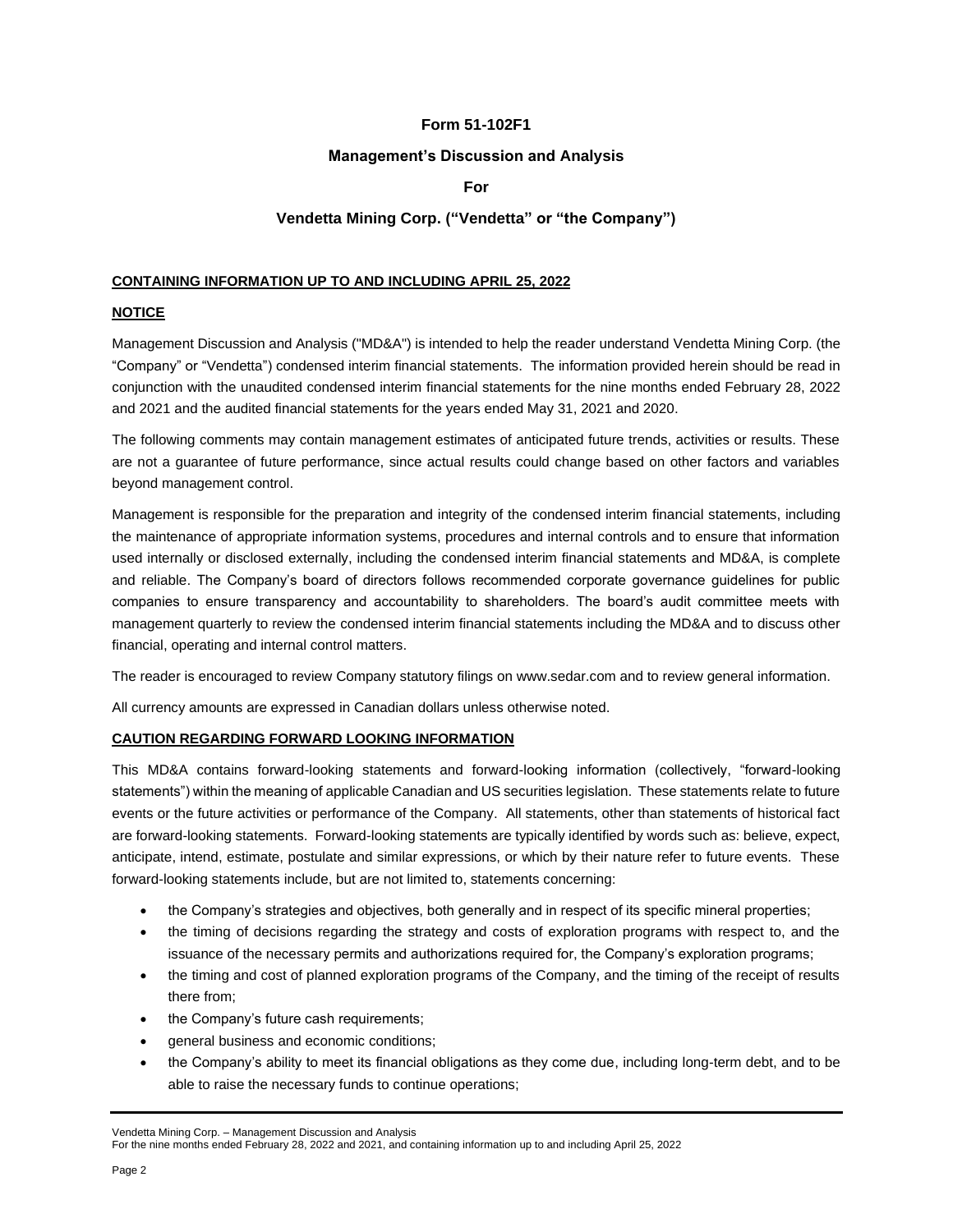- the timing and pricing of proposed financings if applicable;
- the anticipated completion of financings;
- the anticipated receipt of regulatory approval/acceptance of financings;
- the anticipated use of the proceeds from the financings;
- the potential to verify and potentially expand upon the historical resources;
- the potential for the expansion of the known mineralized zones; and
- the potential for the amenability of mineralization to respond to proven technologies and methods for recovery of ore.

Although the Company believes that such statements are reasonable, it can give no assurance that such expectations will prove to be correct. Inherent in forward looking statements are risks and uncertainties beyond the Company's ability to predict or control, including, but not limited to, risks related to the Company's inability to negotiate successfully for the acquisition of interests in mineral properties, the determination of applicable governmental agencies not to issue the exploration concessions applied for by the Company or excessive delay by the applicable governmental agencies in connection with any such issuances, the Company's inability to identify one or more economic deposits on its properties, variations in the nature, quality and quantity of any mineral deposits that may be located, the Company's inability to obtain any necessary permits, consents or authorizations required for its activities, to produce minerals from its properties successfully or profitably, to continue its projected growth, to raise the necessary capital or to be fully able to implement its business strategies, and other risks identified herein under "Risk Factors".

The Company cautions investors that any forward-looking statements by the Company are not guarantees of future performance, and that actual results are likely to differ, and may differ materially, from those expressed or implied by forward looking statements contained in this MD&A. Such statements are based on a number of assumptions which may prove incorrect, including, but not limited to, assumptions about:

- the level and volatility of the prices for precious metals;
- general business and economic conditions;
- the timing of the receipt of regulatory and governmental approvals, permits and authorizations necessary to implement and carry on the Company's planned exploration programs;
- conditions in the financial markets generally, and with respect to the prospects for junior exploration gold and precious metal companies specifically;
- the Company's ability to secure the necessary consulting, drilling and related services and supplies on favorable terms;
- the Company's ability to attract and retain key staff, and to retain consultants to provide the specialized information and skills involved in understanding the precious metal exploration, mining, processing and marketing businesses;
- the nature and location of the Company's mineral exploration projects, and the timing of the ability to commence and complete the planned exploration programs;
- the anticipated terms of the consents, permits and authorizations necessary to carry out the planned exploration programs and the Company's ability to comply with such terms on a cost-effective basis;
- the ongoing relations of the Company with government agencies and regulators and its underlying property vendors/optionees; and
- that the metallurgy and recovery characteristics of samples from certain of the Company's mineral properties are reflective of the deposit as a whole.

These forward-looking statements are made as of the date hereof and the Company does not intend and does not assume any obligation, to update these forward-looking statements, except as required by applicable law. For the

### Vendetta Mining Corp. – Management Discussion and Analysis

For the nine months ended February 28, 2022 and 2021, and containing information up to and including April 25, 2022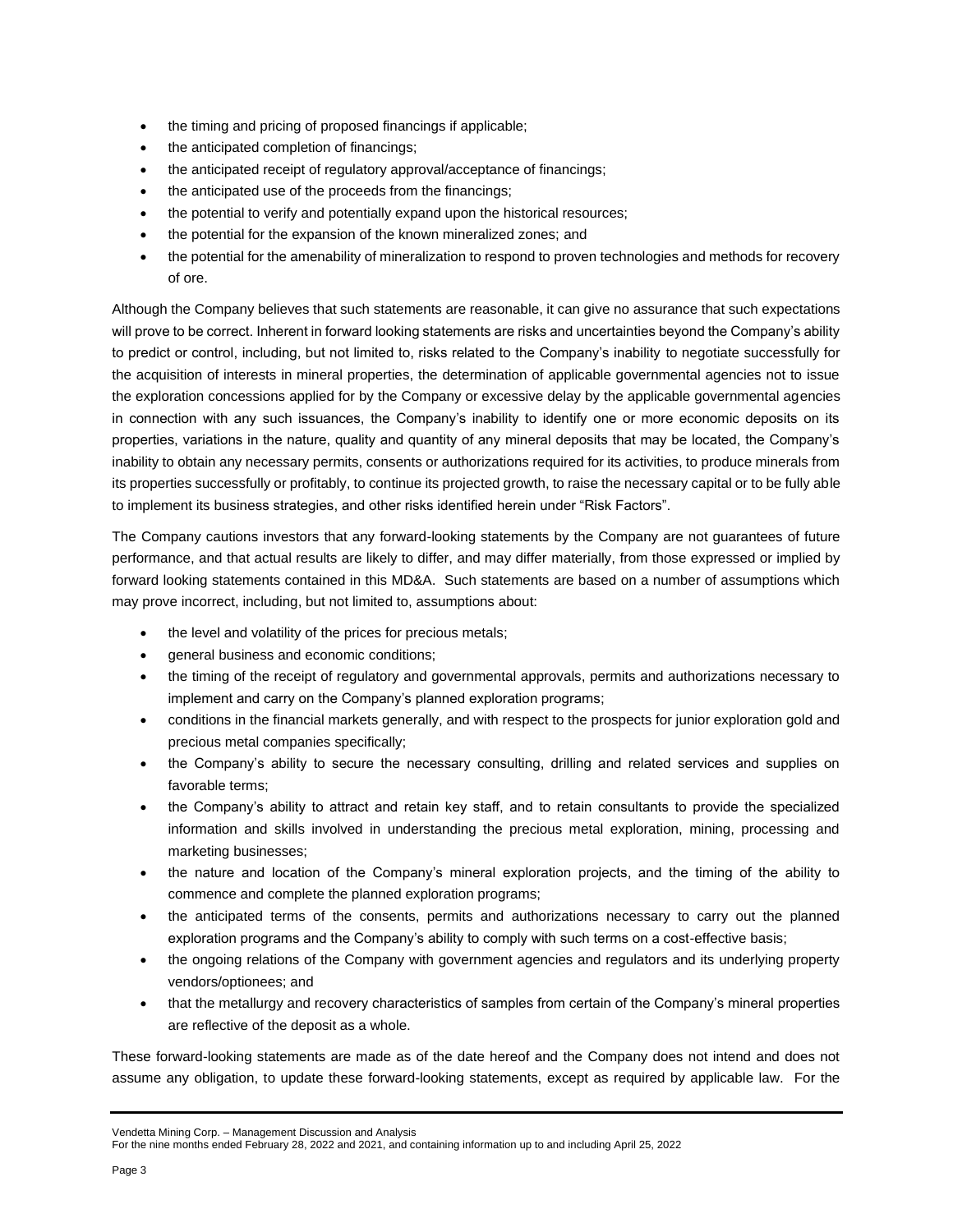reasons set forth above, investors should not attribute undue certainty to or place undue reliance on forward-looking statements.

Historical results of operations and trends that may be inferred from the following discussion and analysis may not necessarily indicate future results from operations. In particular, the current state of the global securities markets may cause significant reductions in the price of the Company's securities and render it difficult or impossible for the Company to raise the funds necessary to continue operations. See "Risk Factors – Insufficient Financial Resources/Share Price Volatility".

### **SCIENTIFIC AND TECHNICAL DISCLOSURE**

Mr. Peter Voulgaris, MAusIMM, MAIG, a Director of Vendetta, is a non-independent Qualified Person ("QP"), for the purposes of National Instrument 43-101 Standards of Disclosure for Mineral Projects ("NI 43-101") has reviewed and validated that the scientific or technical information ("Technical Information") contained in this MD&A related to the Pegmont Mineral Resource Estimate is consistent with that provided by the independent QPs responsible for the Technical Report Pegmont Mineral Resource Estimate, and has verified the technical data disclosed in this document relating to Pegmont. Mr. Voulgaris has also reviewed and validated that the Technical Information contained in this MD&A related to Pegmont post the effective date of the Technical Report is accurate. Mr. Voulgaris has consented to the inclusion of the Technical Information in the form and context in which it appears in this MD&A.

Unless otherwise indicated, the Company has prepared the Technical Information in this MD&A based on information contained in the following sources ("Disclosure Documents") available under Vendetta's company profile on SEDAR at [www.sedar.com:](http://www.sedar.com/)

- "Technical Report Pegmont Property Mineral Resource Estimate" AMC Mining Consultants (Canada) Ltd., effective date of 28 February 2014;
- "Pegmont Resource Update June 2017" AMC Mining Consultants (Canada) Ltd., effective date of June 22, 2017;
- "Pegmont Project Mineral Resource Update and Preliminary Economic Assessment" AMC Mining Consultants (Canada) Ltd., available by March 14, 2019; and
- Company news releases.

Readers are encouraged to review the full text of the Disclosure Documents qualifying the Technical Information.

Mineral resource estimates relating to Pegmont are only estimates and no assurance can be given that any particular level of recovery of minerals will be realized or that an identified resource will ever qualify as a commercially mineable or viable deposit which can be legally and economically exploited.

### **OVERALL PERFORMANCE AND SUBSEQUENT EVENTS**

Vendetta is an exploration stage company involved in the acquisition and exploration of mineral properties in Australia. The Company does not have any producing mineral properties at this time. The Company is a reporting issuer and trades on the TSX Venture Exchange under the symbol VTT.

Highlights of the Company's activities for the nine months ended February 28, 2022 and subsequent period to April 25, 2022 are:

a) On June 2, 2021, the Company settled an aggregate of \$44,625 in accounts payable and accrued liabilities through the issuance of 686,538 common shares of the Company;

Vendetta Mining Corp. – Management Discussion and Analysis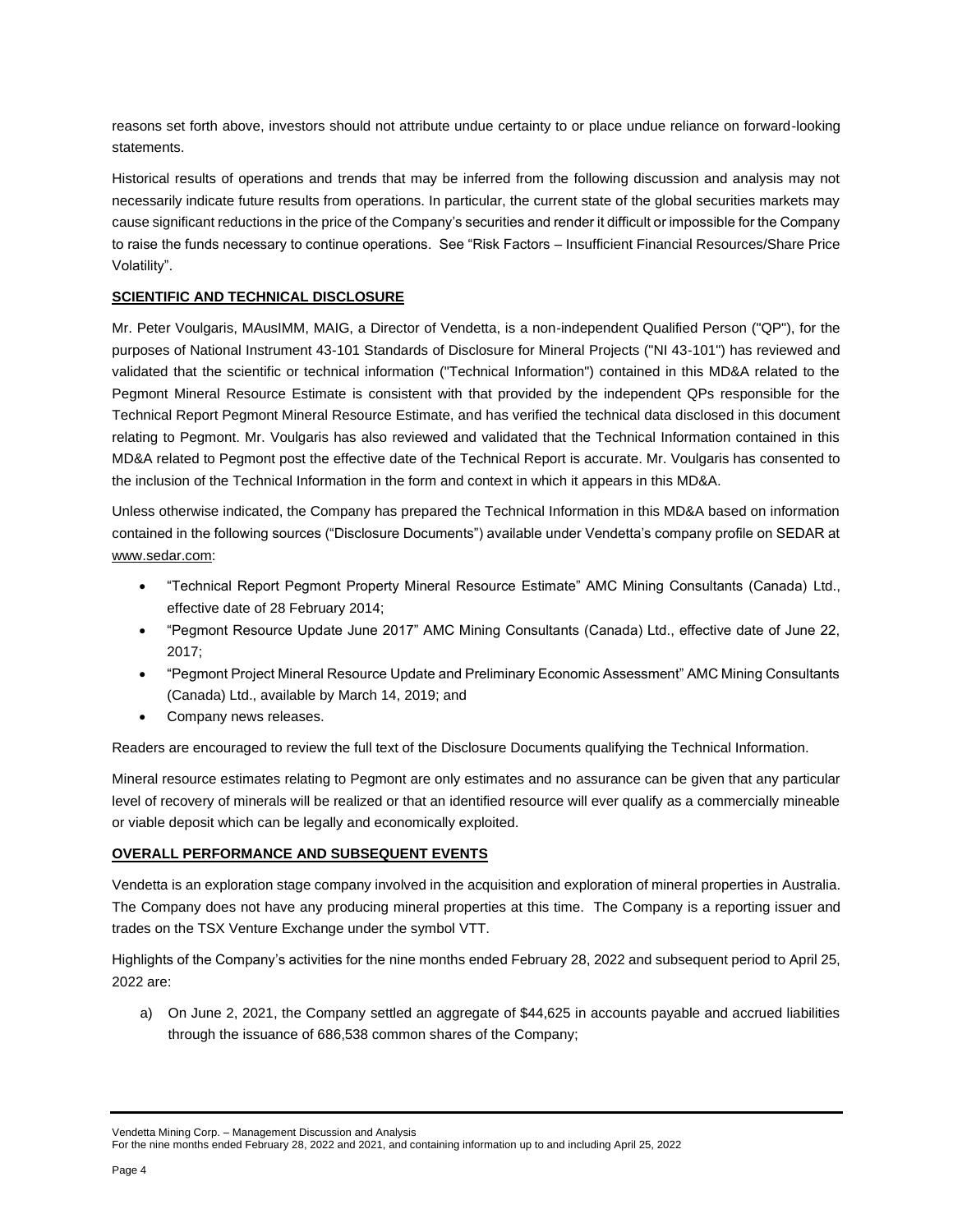- b) On August 9, 2021, the Company entered into an option agreement to acquire 100% of the Killer Bore exploration concession in Australia. Pursuant to the terms of the agreement, the Company may acquire a 100% interest in the property by making the following minimum work commitments:
	- i)  $$102,000$  on exploration expenditures prior to the end of the  $2<sup>nd</sup>$  anniversary; and
	- ii) \$398,000 on exploration expenditure between the start of the 3rd anniversary and prior to the end of the 5th Anniversary;

The Company shall grant the optionor a 2% NSR over the property.

- c) On August 26, 2021, the Company closed the first tranche of a non-brokered private placement by issuing 10,615,000 units at a price of \$0.05 per unit for gross proceeds of \$530,750. Each unit is comprised of one common share and one half of one common share purchase warrant, exercisable for three years at a price of \$0.07 per share.
- d) On August 31, 2021, the Company repaid its related party loan payable in the amount of \$212,540 inclusive of interest.
- e) On October 22, 2021, the Company closed the second tranche of a non-brokered private placement by issuing 7,950,440 units at a price of \$0.05 per unit for gross proceeds of \$397,522. Each unit is comprised of one common share and one half of one common share purchase warrant, exercisable for three years at a price of \$0.07 per share.
- f) On December 2, 2021, the Company closed the first tranche of a private placement by issuing 5,454,545 common shares at a price of \$0.055 per common share for gross proceeds of \$300,000.
- g) On March 24, 2022, the Company closed the second tranche of a private placement by issuing 54,206,060 common shares at a price of \$0.0825 per common share for gross proceeds of \$4,472,000. Concurrent with the close of the private placement, the Company repaid all remaining long-term debt owed to Nebari Natural Resources Credit Fund I, LP with a value on repayment date of US \$1,806,492.
- h) On March 24, 2022, the Company announced the appointment of Mr. Li Jiang to the board of directors.

The Company will continue to carry out exploration of its mineral properties, and to evaluate new prospects and opportunities. The Company expects to obtain financing in the future primarily through further equity, debt financing and/or sale of assets, as well as through joint venturing of the Company's properties to qualified mineral exploration companies, however there can be no assurances the Company will obtain such financing.

### **RESULTS OF OPERATIONS**

The analysis of the annual information and results of operations for the periods under review discusses the variations in the Company's period over period results but, as with most junior mineral exploration companies, the results of operations (including net losses) are not the main factor in establishing the financial health of the Company. Of additional significance are the resource properties in which the Company has, or may earn an interest, its working capital and how many shares it has outstanding. The variations seen over the period presented are primarily a result of the level of activity of the Company's ongoing property evaluation program and the timing and results of the Company's exploration activities on its then current properties. There are no general trends regarding the Company's quarterly results. Quarterly results can vary significantly depending on whether the Company has abandoned any properties or granted any stock options, and these are the factors that account for material variations in the Company's quarterly net losses, none of which are predictable. The write-off of exploration and evaluation assets can also have a

Vendetta Mining Corp. – Management Discussion and Analysis

For the nine months ended February 28, 2022 and 2021, and containing information up to and including April 25, 2022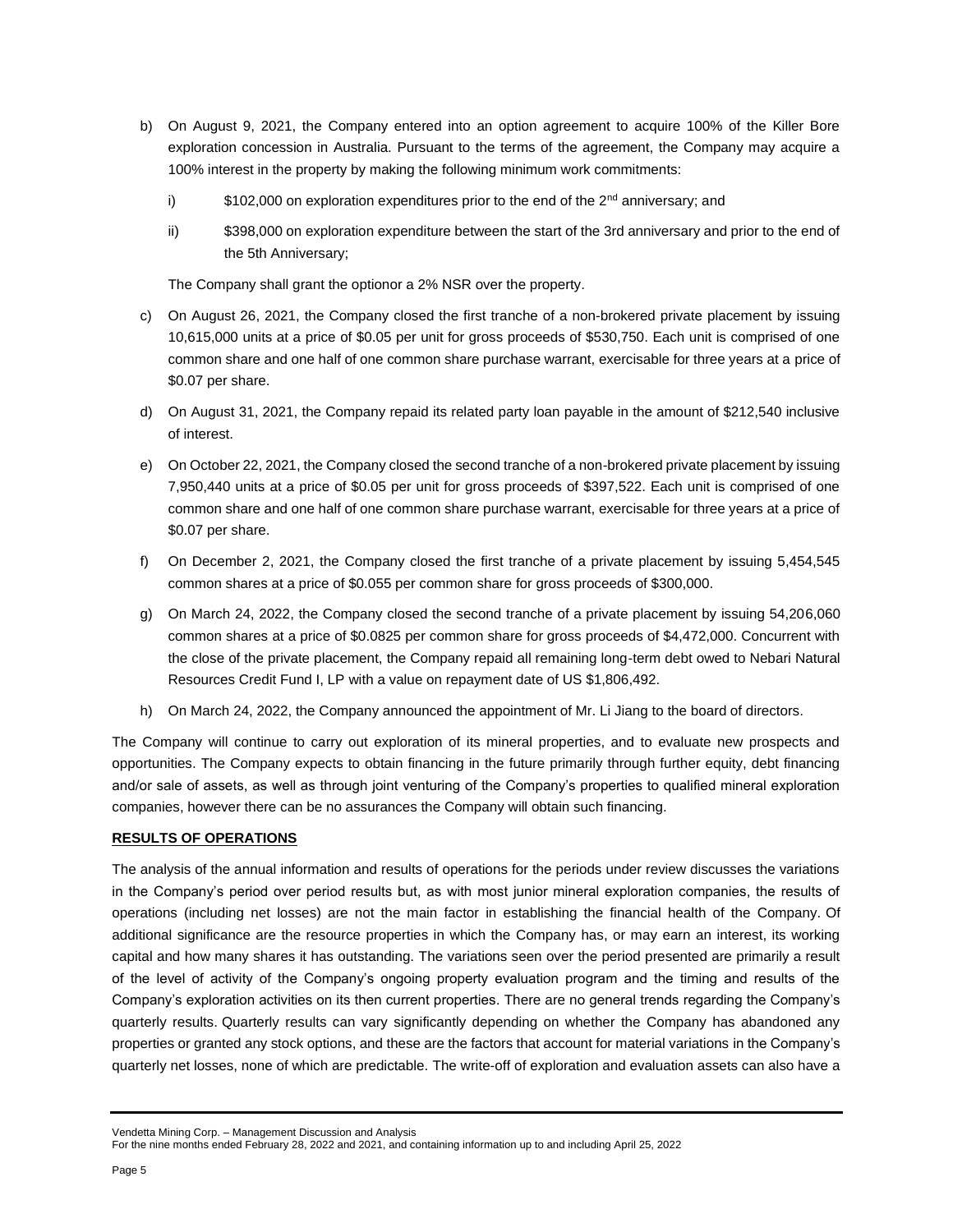material effect on quarterly results as and when they occur. General operating costs other than the specific items noted above tend to be quite similar from period to period.

## **Selected Annual Information**

|                                       | Year ended<br>May 31, 2021 | Year ended<br>May 31, 2020 | Year ended<br>May 31, 2019 |
|---------------------------------------|----------------------------|----------------------------|----------------------------|
| Comprehensive Loss for the Year       | \$(648,850)                | \$(1,943,637)              | \$(3,149,594)              |
| Loss per Share - Basic and Diluted    | \$(0.00)                   | \$(0.01)                   | \$(0.02)                   |
| Total assets                          | \$6,311,207                | \$6,193,708                | \$6,126,641                |
| Total long-term financial liabilities | \$Nil                      | \$Nil                      | \$2,502,679                |

## **Summary of Quarterly Results**

| <b>Expressed in \$ unless</b>     | February 28, | November 30, | August 31, | May 31,    |
|-----------------------------------|--------------|--------------|------------|------------|
| otherwise stated                  | 2022         | 2021         | 2021       | 2021       |
| Expenses                          | (182,907)    | (265,179)    | (807, 634) | (146, 793) |
| Comprehensive loss for the period | (182,907)    | (265,179)    | (793,903)  | (146, 793) |
| Loss per share                    | 0.00         | 0.00         | 0.00       | 0.00       |
| Weighted average shares           |              |              |            |            |
| outstanding ('000s)               | 244,405      | 235,680      | 222.220    | 220,972    |
| Mineral property expenditures     |              |              |            |            |
| (recovery)                        | 8,091        | 48,715       | 488,961    | (179,205)  |

| <b>Expressed in \$ unless</b>     | February 28,      | November 30, | August 31, | May 31, |
|-----------------------------------|-------------------|--------------|------------|---------|
| otherwise stated                  | 2021              | 2020         | 2020       | 2020    |
| Expenses                          | 128,531           | 555,730      | 111,382    | 754,785 |
| Comprehensive loss for the period | 128,531           | 555,730      | 111,382    | 852,958 |
| Loss per share                    | 0.00 <sub>1</sub> | 0.00         | 0.00       | 0.00    |
| Weighted average shares           |                   |              |            |         |
| outstanding ('000s)               | 209,710           | 196.229      | 192.544    | 178,212 |
| Mineral property expenditures     | 55,571            | 388,892      | 81,622     | 23,740  |

### **Nine months ended February 28, 2022 compared with nine months ended February 28, 2021**

The Company's comprehensive loss for the nine months ended February 28, 2022 totaled \$1,241,989 (2021 - \$795,643), a loss of \$0.01 per share (2021 - \$0.00). Significant expenses during the nine months ended February 28, 2022 and the nine months ended February 28, 2021 were:

- Accounting and legal fees of \$60,972 (2021 \$60,846) which remained consistent period over period.
- Exploration expenditures of \$545,767 (2021 \$526,085) which increased as a result of a drilling program on the Company's Pegmont project that was completed during the period.
- Financing cost of \$220,633 (2021 \$185,421) was related to interest on the Company's loan payable.
- Foreign exchange of \$133,728 (2021 foreign exchange recovery of \$230,520) relates primarily on currency fluctuations on the Company's US Dollar denominated loan payable.

Vendetta Mining Corp. – Management Discussion and Analysis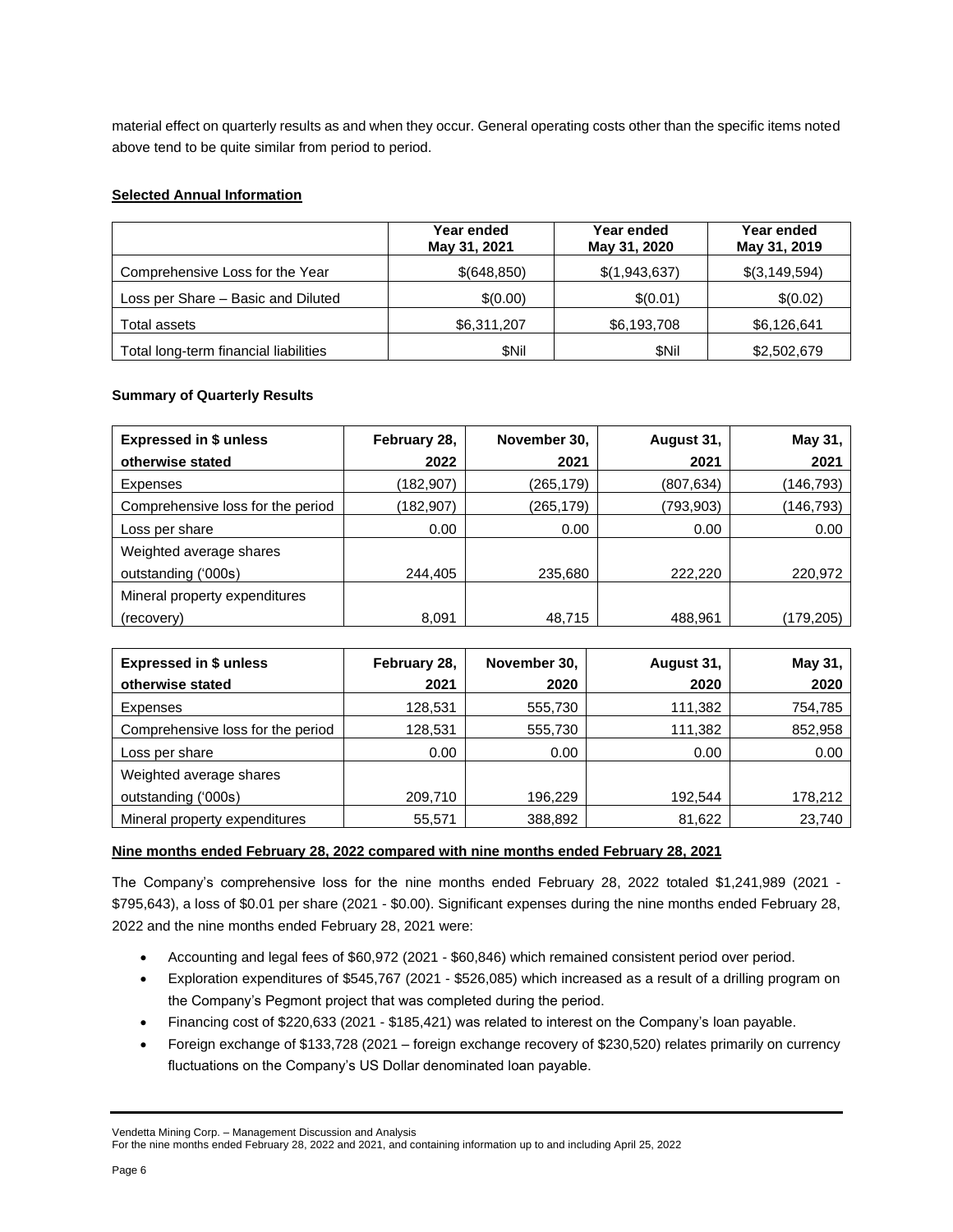- Investor relations of \$88,467 (2021 \$70,170) increased as the Company conducted additional investor relations activities in connection with the private placements closed during and subsequent to the period ended February 28, 2022.
- Management fees of \$59,625 (2021 \$59,625) related to fees paid or accrued to the Company's and were unchanged over the prior period.

## **Three months ended February 28, 2022 compared with three months ended February 28, 2021**

The following analysis discusses the variations in the Company's quarterly results but, as with most junior mineral exploration companies, the results of operations (including net losses) are not the main factor in establishing the financial health of the Company. Of additional significance are the resource properties in which the Company has, or may earn an interest, its working capital and how many shares it has outstanding. The variations seen over the quarters are primarily a result of the level of activity of the Company's ongoing property evaluation program and the timing and results of the Company's exploration activities on its then current properties. There are no general trends regarding the Company's quarterly results. Quarterly results can vary significantly depending on whether the Company has abandoned any properties or granted any stock options, and these are the factors that account for material variations in the Company's quarterly net losses, none of which are predictable. The write-off of exploration and evaluation assets can also have a material effect on quarterly results as and when they occur. General operating costs other than the specific items noted above tend to be quite similar from period to period.

The Company's comprehensive loss for the three months ended February 28, 2021 totaled \$182,907 (2021 - \$128,531), a loss of \$0.00 per share (2021 –\$0.00). Significant expenses during the three months ended February 28, 2022 and the three months ended February 28, 2021 were:

- Accounting and legal fees of \$27,865(2021 \$13,934) which increased as a result of legal corporate activity;
- Exploration expenditures of \$8,091 (2021 \$55,571) which decreased as the Company's drill program reached its conclusion during the first half of the fiscal year ended May 31, 2022.
- Financing costs of \$70,206 (2021 \$54,829) are primarily related to interest accrued on the Company's long term debt and increased as a result of a stronger US dollar during the period.
- Investor relations of \$15,798 (2021 \$5,041) due to increased promotional activity during the period in association with the Company's private placement; and
- Management fees of 19,875 (2021 \$19,875) remaining consistent period over period.

## **Liquidity**

The Company's working capital deficiency as at February 28, 2022 was \$2,820,539 (May 31, 2021 - \$2,887,499). Cash as at February 28, 2022 was \$52,956 (May 31, 2021 - \$253,384).

Cash used in operating activities during the nine months ended February 28, 2022 was \$809,216 (2021 - \$501,967).

The Company did not use or generate any funds in or by investing activities during the nine months ended February 28, 2022.

Cash generated by financing activities during the nine months ended February 28, 2022 was \$608,788 (2021 - \$552,904), comprising \$1,314,872 (2021 - \$1,375,958) from private placement proceeds, \$nil (2021 - \$54,000) from warrant exercises, and \$6,000 (2021 - \$nil) in subscriptions received in advance, offset by \$19,549 (2021 - \$22,744) in share issuance costs, \$479,995 (2021 - \$854,310) in payments on the Nebari loan, and loan repayment to related parties of \$212,540 (2021 - \$nil).

Vendetta Mining Corp. – Management Discussion and Analysis

For the nine months ended February 28, 2022 and 2021, and containing information up to and including April 25, 2022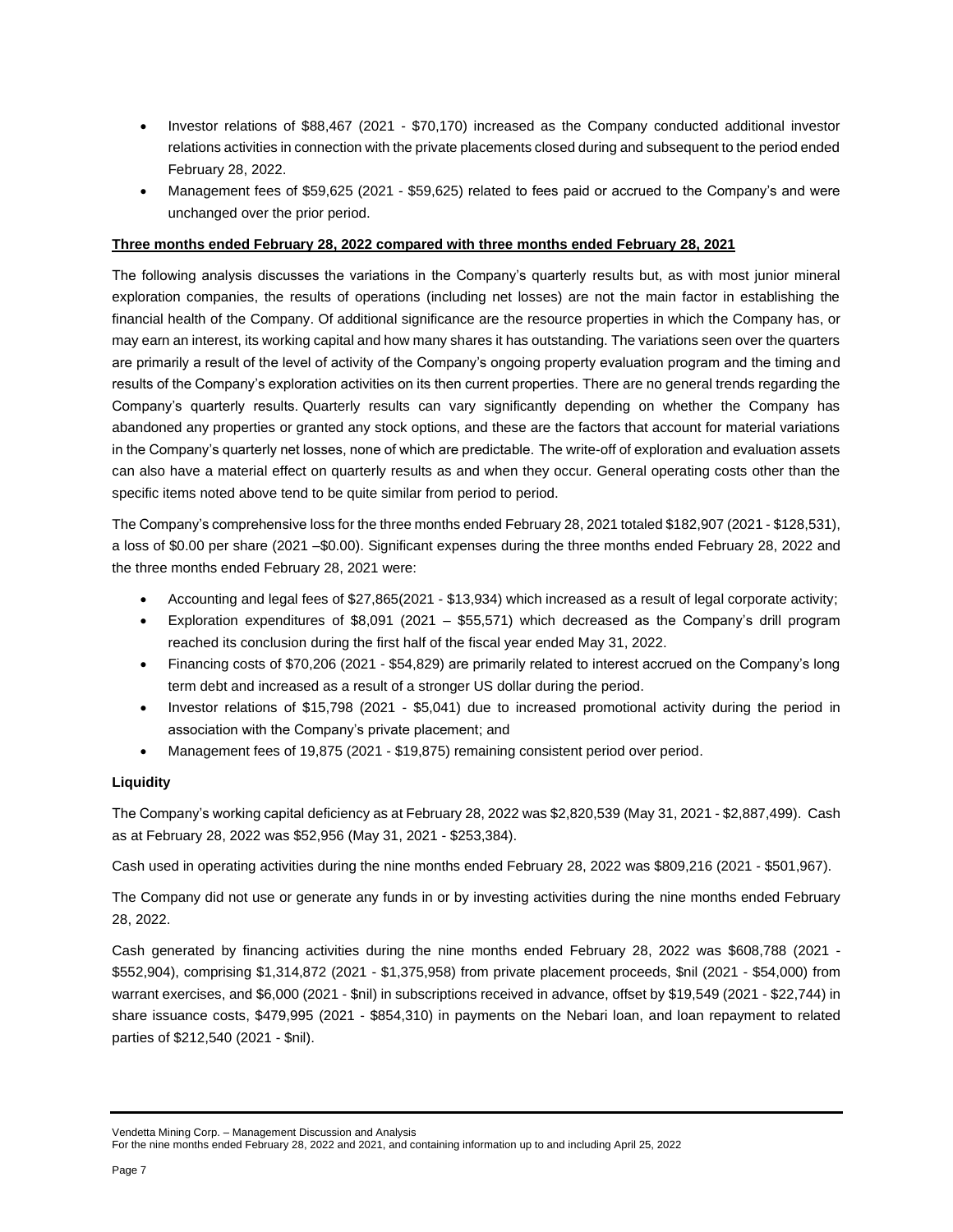At present, the Company's operations do not generate cash flow and its financial success is dependent on management's ability to discover economically viable mineral deposits. The mineral exploration process can take many years and is subject to factors that are beyond the Company's control.

In order to finance the Company's exploration programs and to cover administrative and overhead expenses, the Company may raise money from equity sales, the issuance of convertible securities and from optioning out its resource properties. Many factors influence the Company's ability to raise funds, including the health of the resource market, the climate for mineral exploration investment, the Company's track record, and the experience and caliber of its management. Actual funding requirements may vary from those planned due to a number of factors, including the progress of exploration activities. Management believes it will be able to raise equity capital as required in the long term, but recognizes there will be risks involved that may be beyond their control.

The condensed interim financial statements for the nine months ended February 28, 2022 do not reflect adjustments, which could be material, to the carrying value of assets and liabilities, which may be required should the Company be unable to continue as a going concern. Also refer to risk factors.

### **Use of Proceeds**

During the most recently completed fiscal year and up to the date of this MD&A, the Company completed the following financings:

- In September 2018, the Company raised \$1.7 million through the first tranche of a private placement.
- In October 2018, the Company raised \$0.4 million through the second tranche of a private placement.
- In June 2019, the Company raised \$0.6 million through a private placement.
- In July 2019, the Company raised \$1.03 million through a private placement.
- In May 2020, the Company raised \$0.6 million through a private placement.
- In July 2020, the Company raised \$0.3 million through a private placement.
- In November 2020, the Company raised \$0.58 million through a private placement.
- In December 2020, the Company raised \$0.33 million through a private placement.
- In February 2021, the Company raised \$0.63 million through a private placement.
- In August 2021, the Company raised \$0.53 million through a private placement.
- In December 2021, the Company raised \$0.30 million through a private placement.
- In February 2022, the Company raised \$4.47 million through a private placement.

The following table sets out a comparison of how the Company used the proceeds following the closing dates, an explanation of the variances and the impact of the variance on the ability of the Company to achieve its business objectives and milestones.

| Intended Use of Proceeds                                                                                   | <b>Actual Use of Proceeds</b>                                                                                                                                                                                                                                                                                                                       |
|------------------------------------------------------------------------------------------------------------|-----------------------------------------------------------------------------------------------------------------------------------------------------------------------------------------------------------------------------------------------------------------------------------------------------------------------------------------------------|
| advance the Company's<br>To<br>properties and for general and<br>administrative purposes.                  | Up to February 28, 2022, the Company had invested a total of \$6,011,183 in<br>Pegmont acquisition costs. The Company has accumulated a total of<br>\$10,980,724 exploration costs as at February 28, 2022. Remaining funds are to<br>be spent on exploration costs on the Pegmont property, generative exploration<br>and general operating costs. |
| Explanation of variances and the<br>impact of variances on the ability<br>the Company to achieve its<br>οf | No material variances are identifiable to the Company. Proceeds have been<br>used as intended and to further exploration of the Company's mineral properties<br>while meeting administrative requirements.                                                                                                                                          |

Vendetta Mining Corp. – Management Discussion and Analysis

For the nine months ended February 28, 2022 and 2021, and containing information up to and including April 25, 2022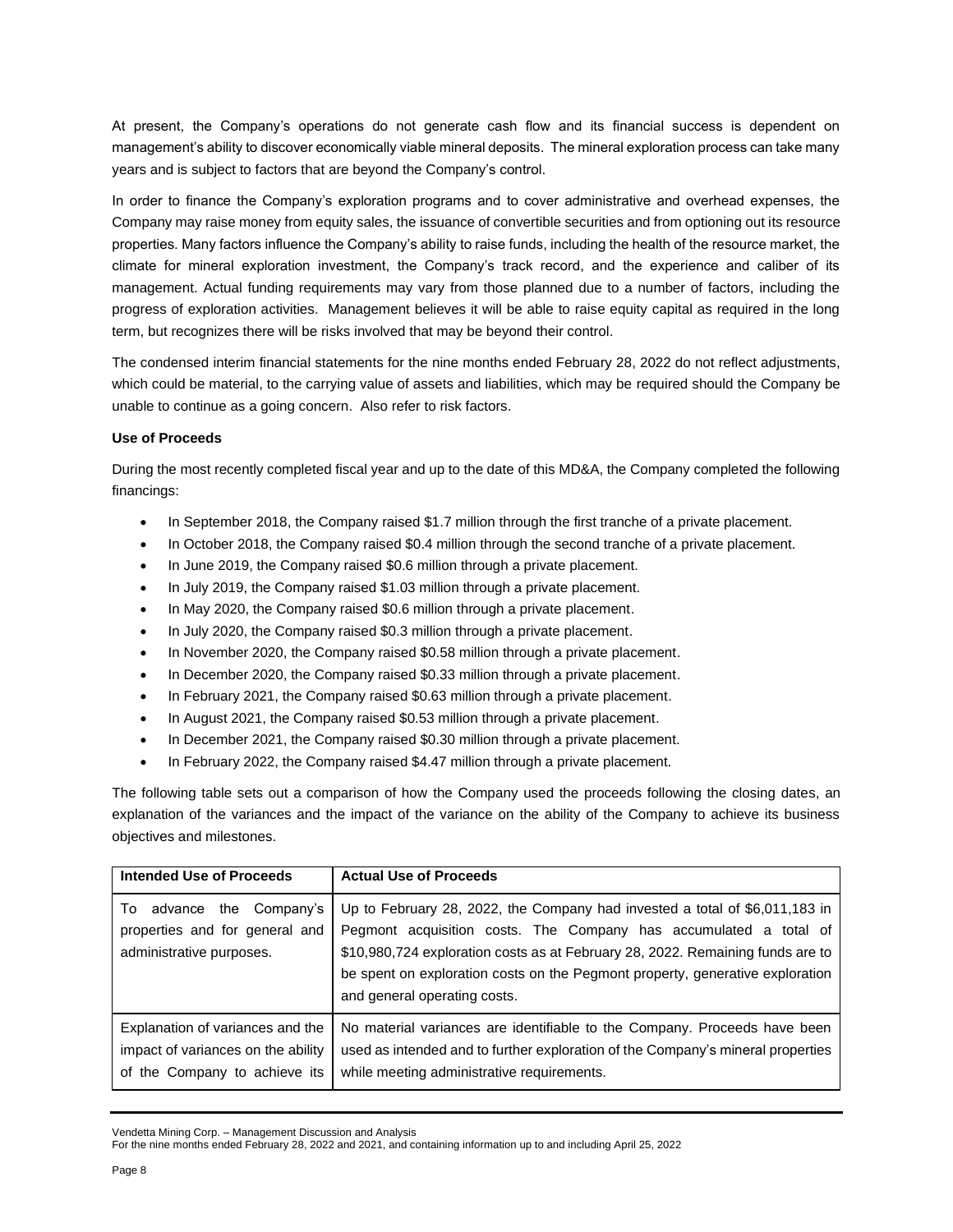| Intended Use of Proceeds |            |     | <b>Actual Use of Proceeds</b> |
|--------------------------|------------|-----|-------------------------------|
| business                 | obiectives | and |                               |
| milestones               |            |     |                               |

#### **Capital Resources**

As at February 28, 2022, the Company's share capital was \$21,884,159 representing 245,678,023 issued and outstanding common shares without par value (May 31, 2021 - \$20,721,129 representing 220,971,550 issued and outstanding common shares without par value). Obligation to issue shares was \$216,000 at February 28, 2022 (May 31, 2021 - \$216,000). Subscriptions received in advance was \$6,000 at February 28, 2022 (May 31, 2021 - \$nil) and subscriptions receivable was \$nil at February 28, 2022 (May 31, 2021 - \$86,600). Share-based payments reserve, which resulted from share-based payments, PSU's, and agent warrant issuances totaled \$1,606,242 at February 28, 2022 (May 31, 2021 - \$1,553,167). The deficit was \$20,520,913 at February 28, 2021 (May 31, 2021 - \$19,278,924). Accordingly, net assets were \$3,191,488 at February 28, 2022 (May 31, 2021 - \$3,124,772).

The Company had nil outstanding stock options, nil performance share units, and 55,848,929 outstanding warrants as at February 28, 2022 (May 31, 2021 – nil stock options, nil performance share units, and 46,556,209 warrants).

The Company's minimum capital requirement for the Pegmont exploration tenement for the upcoming fiscal year will be A\$680,000 (C\$625,875 at the April 25, 2022 exchange rate of 0.92041). In addition, the Company's general and administrative expenses, excluding any share-based payments, will be approximately \$720,000. The Company has a three-year commitment of A\$602,000 on its Killer Bore project with nothing falling due within 12 months.

### **EXPLORATION OVERVIEW**

The Company is actively investigating, evaluating and conducting exploration activities in Australia.

### **Pegmont Property, Queensland, Australia**

On August 27, 2014, the Company entered into a definitive agreement with Pegmont Mines Limited ("Vendor" or "Optionor") whereby the Company has an option to acquire 100% of the Pegmont property. Details of the option agreement are discussed in 'Results of Operations'.

The Pegmont lead-zinc-silver deposit is located 25 km west of South32's Billiton's world class Cannington silver-leadzinc mine and 28 km north of Chinova Resources' Osborne copper-gold mine. Pegmont is a stratiform, Broken Hill type deposit that outcrops and dips to the south east at shallow to moderate angles. It is hosted in a magnetite rich banded iron formation within high grade metamorphic "quartzite".

It is proximate to existing infrastructure that includes roads, railways and natural gas for power generation. The project consists of three granted mining leases and 1 exploration permit that covers an area of approximately 8,290 ha. Discovered in 1971, a total of 408 bore holes for 44,745.5 m have been completed on the project prior to Vendetta. The Company has drilled a total of 198 holes since 2014, for 38,790 m, several historic holes have also been re-entered and extended. Previous resource development and exploration drilling have been described in detail in previous company filings.

Vendetta Mining Corp. – Management Discussion and Analysis For the nine months ended February 28, 2022 and 2021, and containing information up to and including April 25, 2022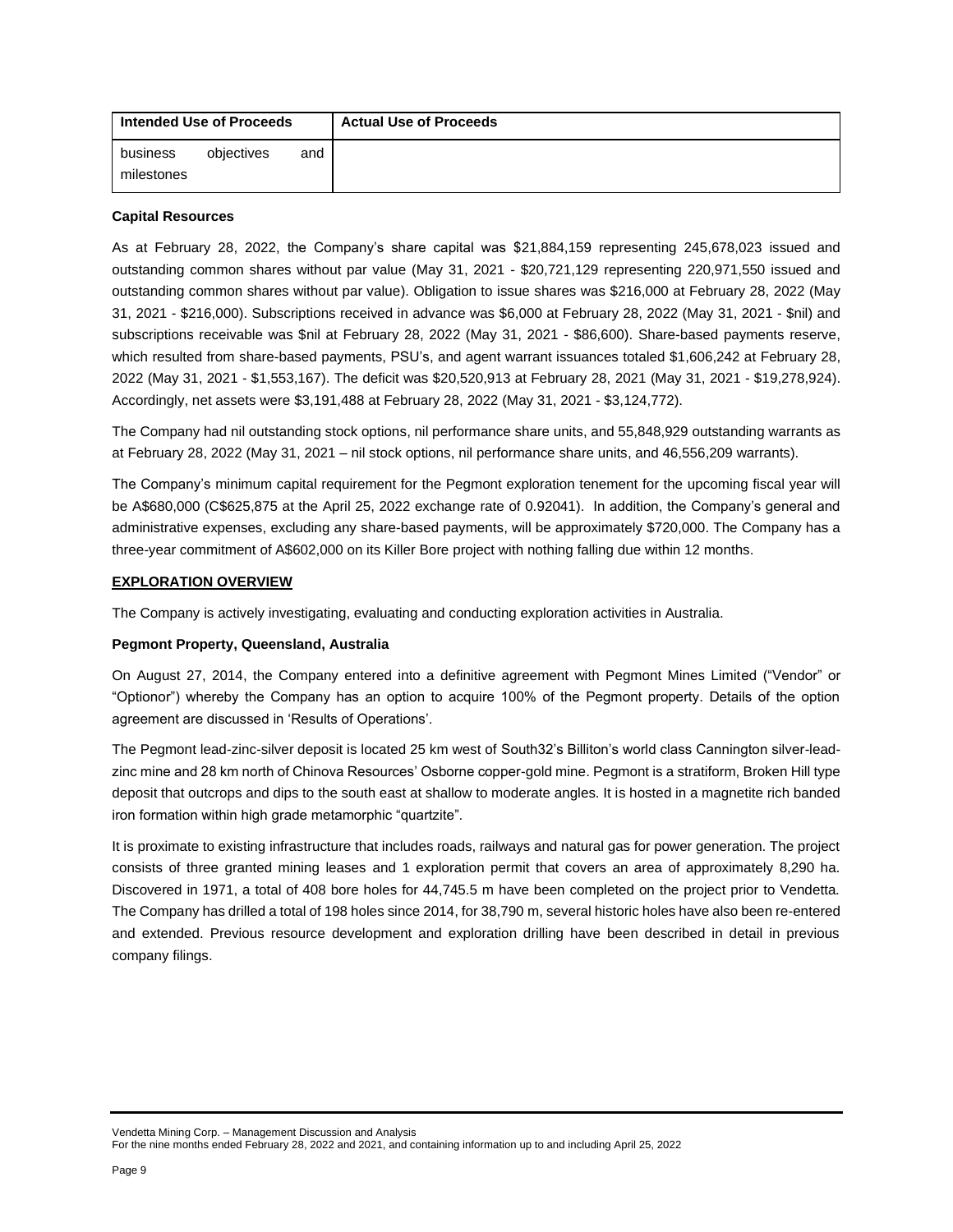## **Mineral Resources and Preliminary Economic Assessment**

The Company completed a second update of the Mineral Resource, as announced on August 9, 2018.

The updated Mineral Resource estimate was performed by AMC Mining Consultants (Canada) Limited ("AMC"). The estimate includes the addition of more than 22,400 m of resource development drilling conducted during 2017 by Vendetta and the results of the recent Locked Cycle metallurgical test work. The combined Mineral Resource for the open pit constrained and underground portions of the project are provided in the table below.

|                       |                      | <b>Tonnes</b> | Pb             | Zn  | Ag    |
|-----------------------|----------------------|---------------|----------------|-----|-------|
| <b>Classification</b> | <b>Material type</b> | (kt)          | $\frac{10}{6}$ | (%) | (g/t) |
|                       | Transition           | 1,111         | 4.9            | 2.3 |       |
| <b>Indicated</b>      | Sulphide             | 4,647         | 6.9            | 2.6 | 12    |
|                       | Total                | 5,758         | 6.5            | 2.6 | 11    |
| <b>Inferred</b>       | Transition           | 1,829         | 5.2            | 2.0 |       |
|                       | Sulphide             | 6,447         | 5.1            | 3.1 | 9     |
|                       | Total                | 8,277         | 5.1            | 2.8 |       |

#### **Mineral Resource Estimate, July 31, 2018**

1. CIM Definition Standards (2014) were used to report the Mineral Resources.

2. The Mineral Resource update has been prepared by independent qualified persons ("QPs") J.M. Shannon P.Geo, D Nussipakynova P.Geo, M. Angus MAIG, P. Lebleu P.Eng, of AMC and A Riles MAIG, of Riles Integrated Resource Management Pty Ltd., and has an effective date of July 31, 2018, incorporating drill results to April 15, 2018.

3. Mineral Resources are not Mineral Reserves and do not have demonstrated economic viability. There is no certainty that all or any part of mineral resources will be converted to mineral reserves. Quantity and grades are estimates and are rounded to reflect the fact that the resource estimate is an approximation.

- 4. Cut-off grade applied to the open pit Mineral Resources is 3% Pb+Zn and that applied to the underground is 5% Pb+Zn.
- 5. Based on the following metal prices: US\$0.95/lb for Pb, US\$1.05/lb for Zn, and US\$16.5/oz for silver.
- 6. Exchange rate of US\$0.75=A\$1.0
- 7. Metallurgical recoveries vary by zone and material type as follows:
	- Lead to lead concentrate: from 80.6% to 91.3% for transition and 88.0% to 92.7% for sulphide.
	- Zinc to zinc concentrate: from 19.3% to 75.2% for transition and 61.8% to 78.5% for sulphide.
- 8. Using drilling results up to April 15, 2018.
- Mineral Resource tonnages have been rounded to reflect the accuracy of the estimate, and numbers may not add due to rounding.

The Mineral Resource update incorporates historic and drilling conducted by the vendor and drilling conducted by the Company on the Project since 2014; these drill results are described in the sections below.

On January 28, 2019, the Company announced the results of the Preliminary Economic Assessment ("PEA") on the Pegmont Project, prepared in accordance with National Instrument 43-101 Standards of Disclosure for Mineral Projects (NI 43-101). Key production and economics are summarised in the Table below, unless otherwise noted, all dollar figures reported are Australian dollars, further details about the PEA are provided in the news release.

The PEA was developed by a team of independent consultants, including AMC Mining Consultants (Canada) Ltd., (AMC), GR Engineering Services (GRES), and AARC Environmental Solutions (AARC).

The table below summarises the key economic inputs. Base case metal prices and exchange rates are based on institutional consensus pricing. Income and other taxes presented in the PEA are preliminary, based on general Australian corporate tax rates and do not reflect any tax planning opportunities.

Vendetta Mining Corp. – Management Discussion and Analysis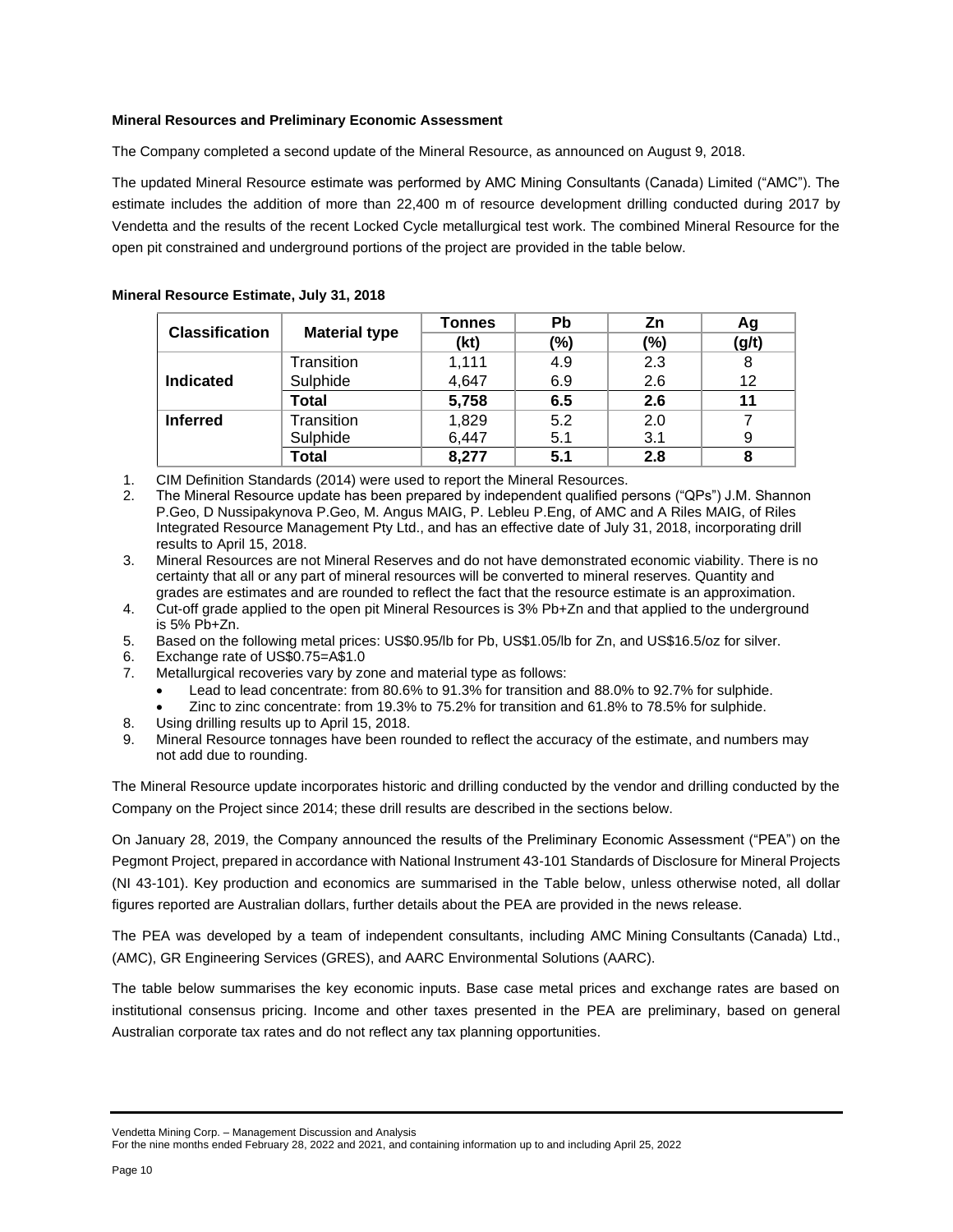### **Table of Summary of Key Economic Inputs and Results**

|                            |                               | <b>Unit</b>              | <b>Base Case</b> | Spot Case <sup>1</sup> |
|----------------------------|-------------------------------|--------------------------|------------------|------------------------|
| <b>Inputs</b>              | <b>Zinc Price</b>             | US\$/lb                  | \$1.09           | \$1.18                 |
|                            | <b>Lead Price</b>             | <b>US\$/lb</b>           | \$0.94           | \$0.91                 |
|                            | <b>Silver Price</b>           | US\$/oz                  | \$16.50          | \$15.31                |
|                            | Discount Rate                 | %                        | 8                | 8                      |
|                            | Exchange Rate                 | AUD/USD                  | 0.75             | 0.71                   |
|                            | Payable Metal - Lead          | $\%$                     | 95               | 95                     |
|                            | Payable Metal - Zinc          | $\%$                     | 85               | 85                     |
|                            | Minimum Deduction - Lead      | %                        | 3                | 3                      |
|                            | Minimum Deduction - Zinc      | %                        | 8                | 8                      |
|                            | Australian Corporate Tax      | %                        | 30               | 30                     |
| <b>Economics Pre-Tax</b>   | NPV at 8%                     | \$M                      | 201              | 249                    |
|                            | <b>IRR</b>                    | $\frac{0}{0}$            | 31               | 37                     |
|                            | Payback Period                | Years                    | 2.7              | 2.4                    |
| <b>Economics After-Tax</b> | LOM Cash Flows (Undiscounted) | \$Μ                      | 288              | 343                    |
|                            | NPV at 8%                     | \$Μ                      | 124              | 158                    |
|                            | <b>IRR</b>                    | $\%$                     | 24               | 27                     |
|                            | Payback Period                | Years                    | 3.5              | 3.0                    |
| <b>LOM Payable Metal</b>   | Lead                          | M lbs                    | 1,069            | 1,069                  |
|                            | Zinc                          | M lbs                    | 317              | 317                    |
|                            | Silver                        | M oz                     | 1.1              | 1.1                    |
| <b>Costs</b>               | Cash $cost2$                  | \$/lb payable<br>lead    | 0.65             | 0.60                   |
|                            | AISC $cost3$                  | $$/t$ lb<br>payable lead | 0.71             | 0.66                   |

1. As of January 22, 2019, spot lead, zinc and silver prices are London Metal Exchange cash buyer, and exchange rate is Reserve Bank of Australia official rate.

2. Cash costs include all operating costs, smelter, refining and transportation charges, net of by‐product (zinc and silver) revenues.

3. All in Sustaining Costs (AISC) include total cash costs and all sustaining capital expenditures.

The following Qualified Persons, under the terms of National Instrument 43-101, participated in the preparation of the Technical Report. The Technical Report titled "Pegmont Project Mineral Resource Update and Preliminary Economic Assessment" prepared in accordance with National Instrument 43-101 Standards for Disclosure for Mineral Projects ("NI 43-101") will be filed on SEDAR. For the final full details and further information with respect to the key assumptions, parameters, and risks associated with the results of the PEA, the Mineral Resource estimates described above, and other technical information, please refer to the complete Technical Report to be made available on SEDAR

### *Geology and Mineral Resource*

John Morton Shannon, P.Geo., Principal Geologist at AMC Mining Consultants (Canada) Ltd., is an independent qualified person, as defined in NI 43-101.

Dinara Nussipakynova, P.Geo., Principal Geologist at AMC Mining Consultants (Canada) Ltd., is an independent qualified person, as defined in NI 43-101.

*Mining*

Philippe Lebleu P.Eng., Principal Mining Engineer at AMC Mining Consultants (Canada) Ltd., is an independent qualified person, as defined in NI 43-101.

Vendetta Mining Corp. – Management Discussion and Analysis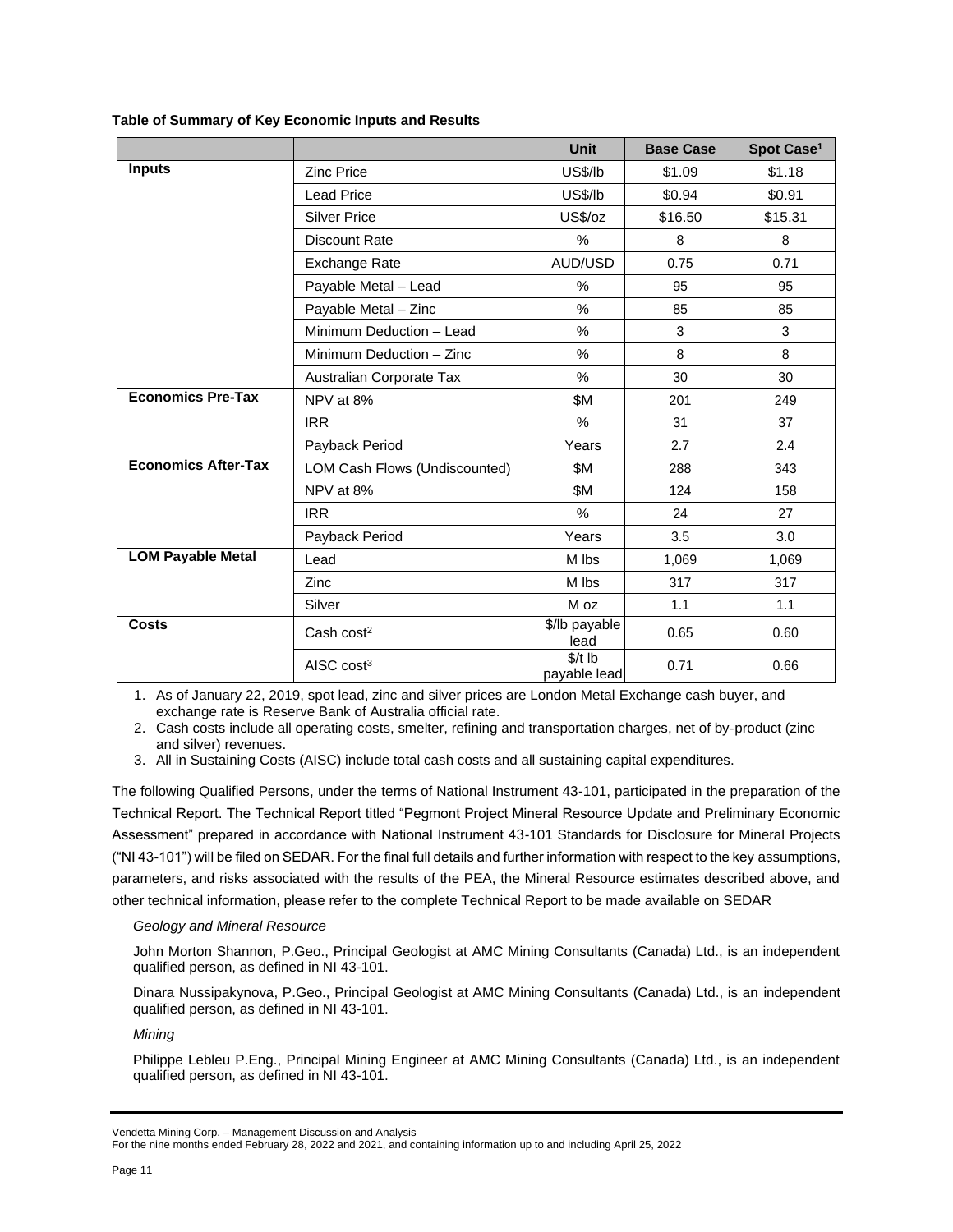Gary Methven P.Eng., Principal Mining Engineer at AMC Mining Consultants (Canada) Ltd., is an independent qualified person, as defined in NI 43-101.

#### *Infrastructure, Metallurgy and Mineral Processing*

Brendan Mulvihill, MAusIMM CP (Met), Senior Process Engineer at GR Engineering Services, is an independent qualified person, as defined in NI 43-101.

#### **Cautionary notes about Preliminary Economic Assessments**

While the results of the PEA are highly encouraging, by definition a PEA is considered preliminary in nature and includes Mineral Resources, including inferred Mineral Resources that are considered too speculative geologically to have the economic considerations applied to them that would enable them to be categorized as Mineral Reserves. Mineral Resources that are not Mineral Reserves have not yet demonstrated economic viability. Due to the uncertainty that may be attached to Mineral Resources, it cannot be assumed that all or any part of a Mineral Resource will be upgraded to Mineral Reserves. Therefore, there is no certainty that the results concluded in the PEA will be realized.

The PEA results presented here contain certain financial performance measures, including all in sustaining costs (AISC), cash cost and total cash cost that are not recognized measures under IFRS. This data may not be comparable to data presented by other silver producers. The Company believes that these generally accepted industry measures are realistic indicators of operating performance and are useful in allowing comparisons between periods. Non‐GAAP financial performance measures should be considered together with other data prepared in accordance with IFRS. This news release contains non‐GAAP financial performance measure information for a project under development incorporating information that will vary over time as the project is developed and mined. It is therefore not practicable to reconcile these forward‐looking non‐GAAP financial performance measures.

### **FIELD AND DEVELOPMENT WORK SUBSEQUENT TO PEA**

#### **2018 Resource Development and Exploration Drilling**

The Mineral Resource Statement descried above included drilling information up to 15 April 2018, drilling on the property was still ongoing at that time. VTT completed an additional 32 drillholes in three main areas. Significant assay results from the subsequent drillholes are presented in the Table below.

Eight drillholes (PVD172, PVRD174-176 & PVD181-184) were completed in Zone 1 transition, in the south western end of the deposit. The purpose of these drillholes was primarily to obtain metallurgical samples for variability test work, which is ongoing at ALS Metallurgy. The geological logging of these holes was available for the construction of the mineralised envelope wireframes used for the mineral resource estimate, although the assay data wasn't available.

At Bridge Zone two drillholes (PVRD165 and 166) were drilled to the SE of the mineral resource, trying to extend mineralisation. These holes didn't intersect the Bridge Zone mineralised horizon, they did however intersect shallow sulphide BHZ mineralisation. One drillhole (PVRD164) was drilled up dip of the Bridge Zone mineral resource, the hole intersected 3.3 m of barren host banded ironstone, with classic garnet selvages on both hangingwall and footwall. PVRD191 was drilled in the centre of Bridge Zone to obtain geotechnical samples. One drillhole (PVD171) was completed at BHZ to obtain core in the transition mineralisation in an area drilled previously with drilled with RC.

Four holes were drilled to better scope the geometry of a fold structure discovered in late 2017, in geotechnical hole PVRD154. To obtain more structural data on the fold PVRD153 and 154 were both extended. Holes PVRD168 and PVD193 were drilled approximately 60 m along strike to the NE of PVRD154. PVRD168 deviated excessively in the RC pre-collar and the hole was abandoned. The target was later re-drilled with PVD193, cored from surface to aid targeting and intersecting the upper fold at a low angle and the steep fold limb. Holes PVRD169 and PVD170 were drilled 160 and 100 m respectively along strike the SW of PVRD154. Again, PVRD169 deviated excessively in the RC

Vendetta Mining Corp. – Management Discussion and Analysis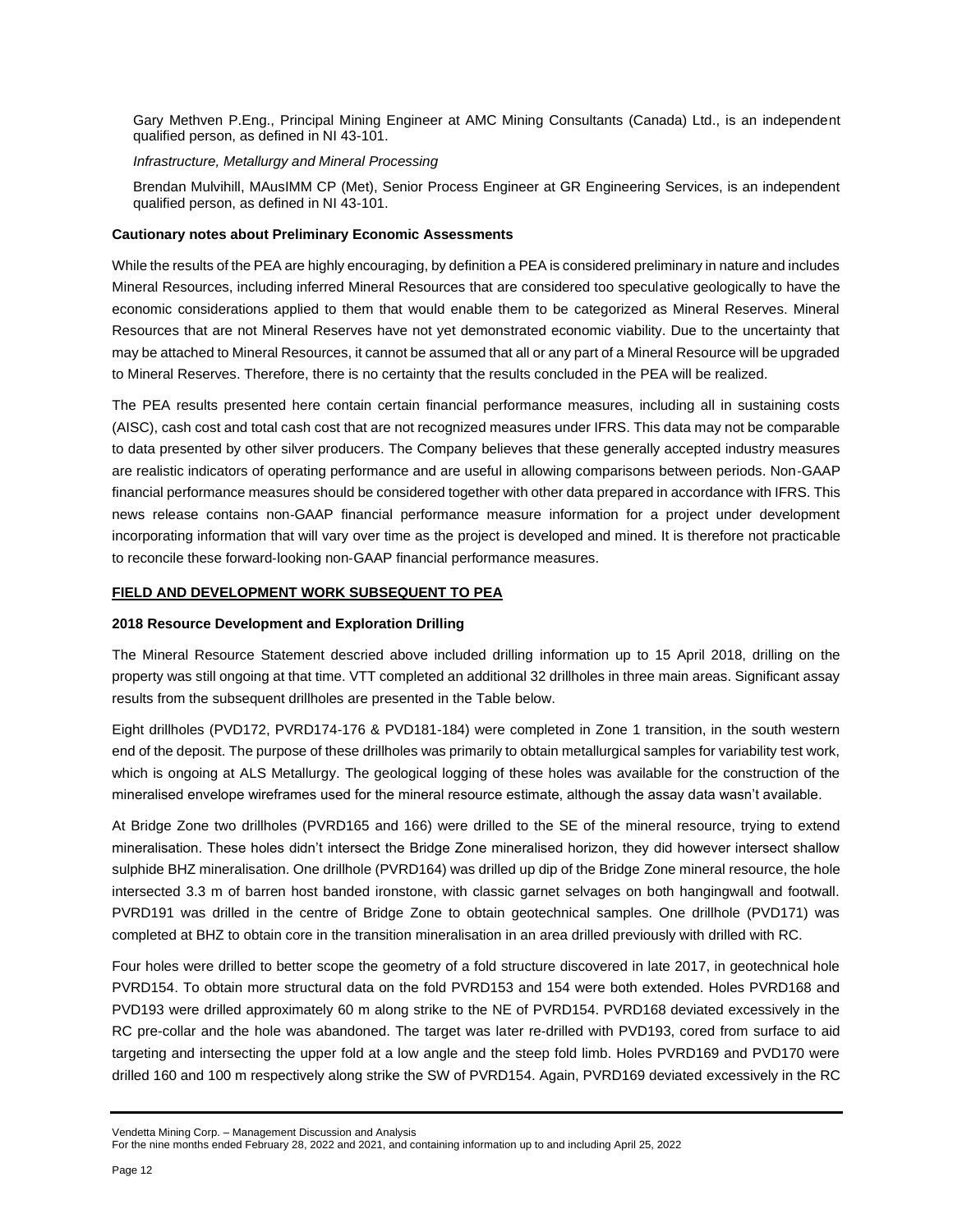pre-collar and the hole was abandoned, the target was re-drilled with PVRD170 which successfully intersected the upper, flat laying limb of the new fold structure.

In the same area, a series of four holes were drilled to better define the geometry of the Zones 2 - 3 Z Fold structure. On one section, PVD192 intersected the lower flat limb, PVD193 first intersected 15 m of the top fold sub-parallel to layering in the low-grade halo before intersecting the steeply dipping limb also sub-parallel to layering and PVD194 successfully intersected the top flat limb of the Z Fold. PVRD190 deviated excessively and intersected an area modelled as being attenuated. PVD195 intersected the steep limb of the Z fold.

A total of four exploration RC drillholes were drilled to test for extensions to mineralisation in three separate areas, none of these were successful, however VTT would like to extend two of them as they believe the mineralised horizon lies beneath the end of hole.

Detailed mapping of the outcrops in the area around the deposit was completed in October.

Metallurgical variability test work on several holes from this program are ongoing at ALS Metallurgical laboratory in Burnie, Tasmania.

|                               |               |             |        |              | Grade#               |                                                                      |            |         |         |                  |
|-------------------------------|---------------|-------------|--------|--------------|----------------------|----------------------------------------------------------------------|------------|---------|---------|------------------|
| <b>Hole Name</b>              | Dip / Azimuth | From<br>(m) | To(m)  | Interval (m) | True Thickness*<br>έ | Vertical Depth<br>Below Surface<br>$\widehat{\boldsymbol{\epsilon}}$ | Pb+Zn<br>% | Pb<br>% | Zn<br>% | Ag<br>g/t        |
| <b>BHZ</b>                    |               |             |        |              |                      |                                                                      |            |         |         |                  |
| <b>PVD171</b><br>(transition) | $-89/255$     | 32.70       | 38.00  | 5.30         | 3.7                  | 32.7                                                                 | 9.05       | 6.60    | 2.46    | 14               |
| PVRD165                       | $-57/207$     | 82.00       | 85.00  | 3.00         | 3.0                  | 66.9                                                                 | 8.25       | 4.75    | 3.51    | 8                |
| PVRD166                       | $-57/205$     | 44.00       | 46.00  | 2.00         | 1.9                  | 36.3                                                                 | 5.46       | 1.93    | 3.53    | 5                |
| <b>Bridge Zone</b>            |               |             |        |              |                      |                                                                      |            |         |         |                  |
| PVRD164                       | $-61/210$     |             |        |              |                      | No Significant Result                                                |            |         |         |                  |
| PVRD <sub>191</sub>           | $-52/206$     | 251.10      | 255.43 | 4.33         | 4.2                  | 219.2                                                                | 11.97      | 9.73    | 2.24    | 34               |
| Zone 1 Transition             |               |             |        |              |                      |                                                                      |            |         |         |                  |
| <b>PVD172</b>                 | $-66/132$     | 40.20       | 46.10  | 5.90         | 5.9                  | 36.68                                                                | 8.02       | 4.49    | 3.53    | $\overline{7}$   |
| including                     |               | 40.20       | 43.10  | 2.90         | 2.9                  | 36.68                                                                | 13.87      | 8.30    | 5.57    | 9                |
| PVRD174                       | $-50/140$     |             |        |              |                      | No Significant Result                                                |            |         |         |                  |
| PVRD175                       | $-62/140$     | 31.63       | 39.13  | 7.50         | 5.2                  | 21.18                                                                | 7.53       | 3.61    | 3.92    | $\overline{7}$   |
| including                     |               | 33.36       | 39.13  | 5.77         | 2.1                  | 29.85                                                                | 8.86       | 4.40    | 4.46    | $\overline{7}$   |
| PVRD176                       | $-87/143$     | 41.32       | 47.70  | 6.38         | 6.3                  | 41.09                                                                | 9.65       | 6.19    | 3.46    | 11               |
| including                     |               | 41.32       | 46.70  | 5.38         | 5.3                  | 41.09                                                                | 10.94      | 6.98    | 3.96    | 13               |
| <b>PVD181</b>                 | $-51/322$     | 41.32       | 47.30  | 7.98         | 5.1                  | 32.05                                                                | 9.06       | 5.81    | 3.25    | $\boldsymbol{9}$ |
| including                     |               | 41.32       | 47.30  | 5.98         | 3.3                  | 32.05                                                                | 11.29      | 7.21    | 4.09    | 11               |
| <b>PVD182</b>                 | $-51/319$     | 29.68       | 43.00  | 13.32        | 12.8                 | 23.16                                                                | 9.15       | 7.48    | 1.67    | 17               |
| including                     |               | 30.68       | 40.00  | 9.32         | 8.0                  | 23.94                                                                | 12.50      | 10.46   | 2.04    | 24               |
| <b>PVD183</b>                 | $-84/144$     | 16.80       | 24.85  | 8.05         | 6.4                  | 16.70                                                                | 7.69       | 5.05    | 2.64    | 10               |

**Table of Significant Results from 2018 Drilling Not Included in Mineral Resource Estimate**

Vendetta Mining Corp. – Management Discussion and Analysis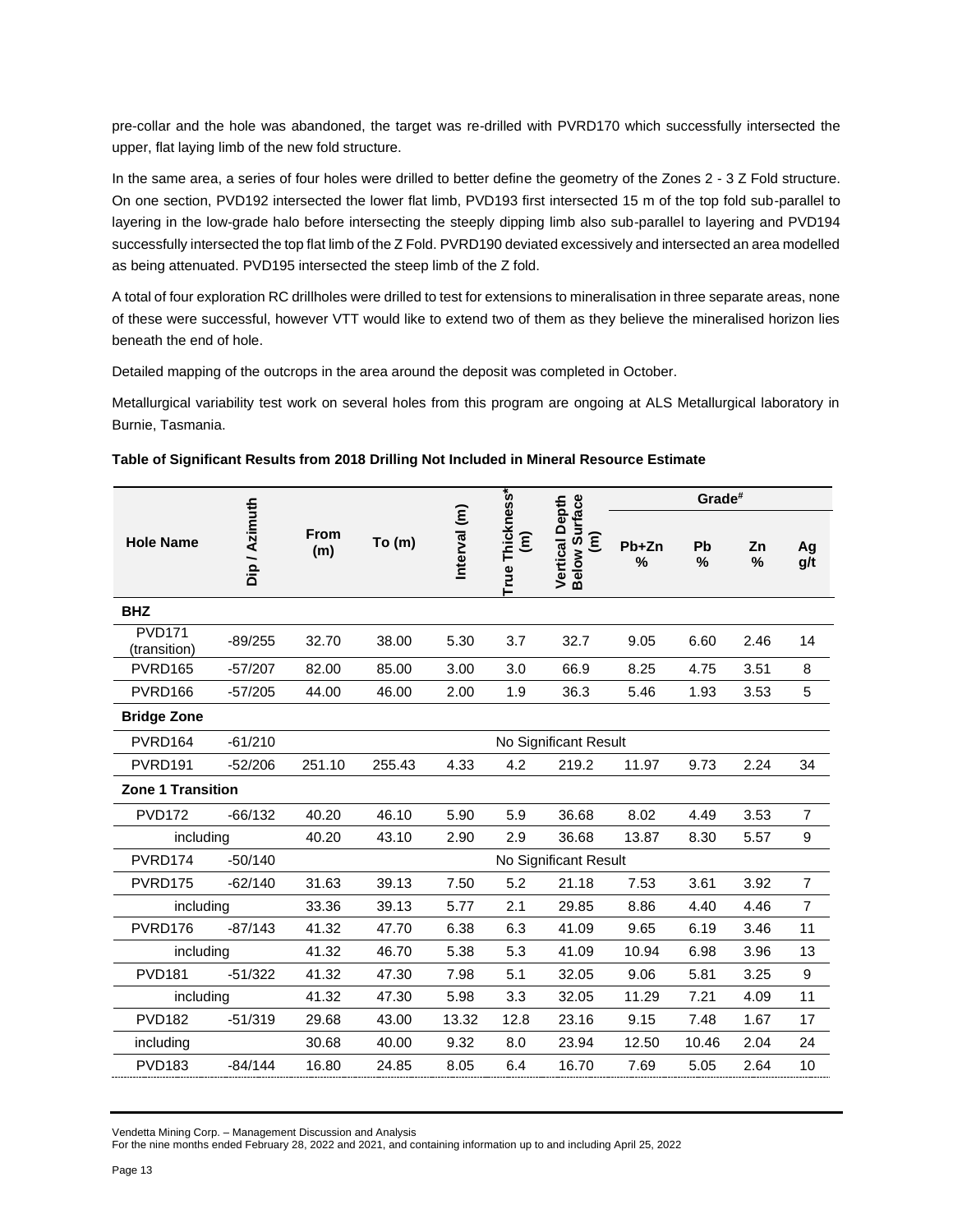| including                   |           | 19.45                                        | 23.87  | 4.42  | 3.8   | 19.34                             | 12.68 | 8.80  | 3.88 | 16             |
|-----------------------------|-----------|----------------------------------------------|--------|-------|-------|-----------------------------------|-------|-------|------|----------------|
| and                         |           | 29.65                                        | 37.20  | 7.55  | 5.5   | 29.48                             | 10.52 | 7.55  | 5.87 | 10             |
| including                   |           | 30.40                                        | 36.20  | 5.80  | 4.2   | 30.22                             | 16.35 | 10.17 | 6.18 | 17             |
| <b>PVD184</b>               | $-85/147$ | 25.90                                        | 32.27  | 6.37  | 5.1   | 25.76                             | 9.86  | 7.11  | 2.75 | 15             |
| including                   |           | 25.90                                        | 30.45  | 4.55  | 3.6   | 25.76                             | 13.25 | 9.85  | 3.40 | 21             |
| Zone 2 & 3                  |           |                                              |        |       |       |                                   |       |       |      |                |
| <b>PVD153</b><br>extension  | $-74/139$ |                                              |        |       |       | No Significant Result             |       |       |      |                |
| <b>PVD154</b><br>extension  | $-65/063$ | 298.60                                       | 300.65 | 2.05  | 1.8   | 276.1                             | 4.58  | 2.08  | 2.50 | 8              |
| PVRD168                     |           |                                              |        |       |       | Abandoned - No Significant Result |       |       |      |                |
| PVRD169                     | $-88/151$ |                                              |        |       |       | No Significant Result             |       |       |      |                |
| PVRD170                     | $-81/145$ | 182.00                                       | 188.00 | 6.00  |       | 176.1                             | 11.43 | 8.50  | 2.93 | 11             |
| including                   |           | 183.00                                       | 188.00 | 5.00  |       | 177.1                             | 13.09 | 9.78  | 3.31 | 13             |
| PVRD190                     | $-62/309$ |                                              |        |       |       | No Significant Result             |       |       |      |                |
| <b>PVD192</b>               | $-66/321$ | 201.16                                       | 214.91 | 4.75  | 4.1   | 197.3                             | 5.46  | 2.33  | 3.13 | 6              |
| including                   |           | 201.16                                       | 213.16 | 3.00  | 2.6   | 197.3                             | 7.06  | 2.44  | 4.62 | 6              |
| and                         |           | 227.16                                       | 229.16 | 2.00  | 1.7   | 212.7                             | 4.97  | 1.76  | 3.21 | $\overline{7}$ |
| <b>PVD193</b>               | $-86/150$ | 262.14                                       | 267.14 | 5.00  | 3.0   | 261.2                             | 5.72  | 5.26  | 0.46 | 11             |
| including                   |           | 263.14                                       | 266.14 | 3.00  | 1.8   | 262.2                             | 7.48  | 6.95  | 0.54 | 15             |
| and                         |           | 278.93                                       | 280.93 | 2.00  | 1.1   | 277.9                             | 4.51  | 4.23  | 0.28 | 10             |
| and                         |           | 282.93                                       | 284.93 | 2.00  | 1.0   | 281.8                             | 5.66  | 5.11  | 0.56 | 10             |
| <b>PVD194</b>               | $-51/320$ | 137.43                                       | 150.43 | 13.00 | 10.7  | 105.4                             | 9.48  | 6.74  | 2.74 | 11             |
| including                   |           | 137.43                                       | 146.45 | 9.02  | 8.3   | 105.4                             | 12.85 | 9.05  | 3.80 | 14             |
| <b>PVD195</b>               | $-55/348$ | 205.36                                       | 207.40 | 2.04  | $<$ 1 | 167.7                             | 7.65  | 3.80  | 3.85 | 14             |
| <b>Exploration RC Holes</b> |           |                                              |        |       |       |                                   |       |       |      |                |
| <b>PVR177</b>               | $-84/151$ |                                              |        |       |       | No Significant Result             |       |       |      |                |
| <b>PVR178</b>               | $-46/318$ | No Significant Result - needs to be deepened |        |       |       |                                   |       |       |      |                |
| <b>PVR185</b>               | vertical  |                                              |        |       |       | No Significant Result             |       |       |      |                |
| <b>PVR189</b>               | vertical  | No Significant Result                        |        |       |       |                                   |       |       |      |                |

\* True thickness is estimated by VTT using structural measurements and three-dimensional geological modelling.

# Drill intersections are summarized intersection lengths >2.0 m, using a combined 1% lead and zinc grade with maximum 1 m internal dilution. Included intervals are at a combined 3% lead and zinc grade with no internal dilution.

During 2019, detailed mapping over approximately 90% of the outcropping basement rocks on the tenements and a preliminary soil geochemical survey over the copper prospect, located approximately 2 km southwest of Pegmont, were completed.

An independent review of the interpretation of Zone 5 was also completed. The review included detailed re-logging of drill core, inspection of surface outcrops and drill hole geochemical results. The detailed work may result in a significant change to the interpretation of Zone 5.

Results from a preliminary X-ray Transmission ("XRT") sensor-based ore sorting tests were received in February 2020. The purpose of the material sorting test work was to determine the suitability of the XRT sensors to differentiate potential

Vendetta Mining Corp. – Management Discussion and Analysis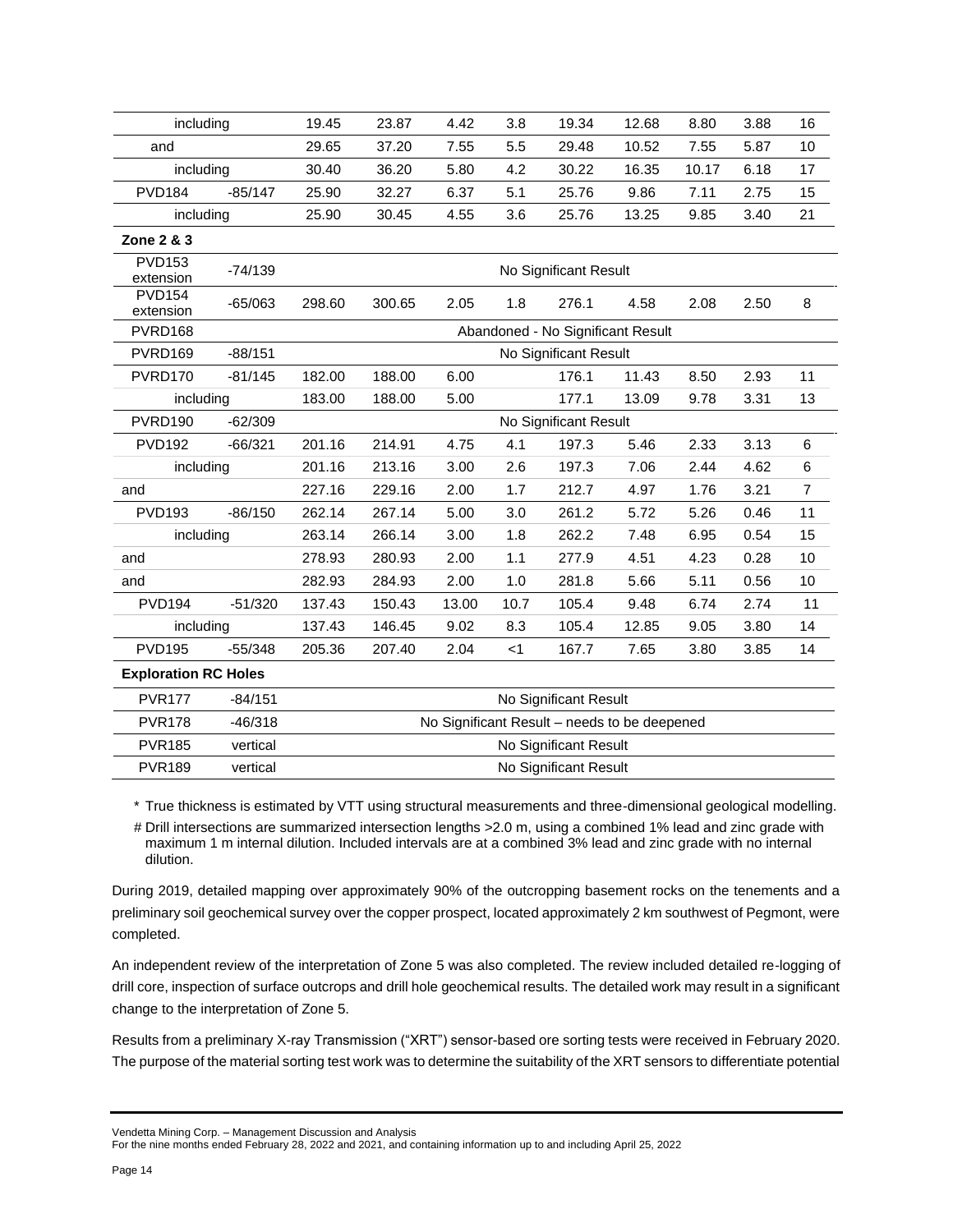mill feed from waste material at Pegmont. Details of the testing were announced by the Company on February 10, 2020. The conclusions of the XRT ore sorting preliminary test work on the three drill intervals are:

- Successfully removed the external dilution from the samples; and
- Successfully removed internal diluting material from within the higher-grade intervals.

Material sorting test summary:

- Total mass tested 139.2 kg
- Mass pull (weight % of feed recovered): ranged from 44.3% to 70.6%, a weighted average of 62.3%
- Lead grade improvement 18 to 88%, a weighted average of 42%
- Zinc grade improvement 21 to 72%, a weighted average of 38%
- Lead recoveries ranged from 83.2% to 90.2%, a weighted average of 88.5%
- Zinc recoveries ranged from 76.4% to 92.2%, a weighted average of 85.9%

Based on these results, pilot scale test work will be planned for future work programs at Pegmont.

### **2020 Exploration Program**

In June 2020 the Company submitted an application to the Queensland Government's Collaborative Exploration Initiative ("CEI") to test a conceptual exploration target, the Pegmont Deeps Zinc Target, and was successful in obtaining a A\$200,000 grant towards the cost of drilling this target. The Company completed the two CEI funded 700 m deep drill holes in November 2020, final assays were returned in January 2021, the interpretation was recently revisited. The Pegmont Deeps Zinc target was postulated as a "mirror" image of the current 14 Mt mineral resource. The two CEI funded holes intersected a two mineralized banded iron stone with typical garnet rich selvages as follows:

- Zone 5, PVRD196: 349.00 to 350.00 m, 1 m @ 0.068% Pb, 2.69% Zn, 277 ppm Cu
- Zone 4, PVRD198: 396.71 to 397.47 m, 0.76 m @ 0.025% Pb, 0.84 % Zn, 29 ppm Cu

These two minor banded iron stone intersections are considered to be the same horizon, and it is possible that these beds represent the lower fold limb of the main Pegmont mineralised horizon.

PVRD196 also intersected the main horizon between 161.10 to 169.53 m in Zone 5: 8.42 m @ 8.42 % Pb, 5.98 % Zn and 9 g/t Ag, with the true thickness estimated at 7 m.

### **2021 Exploration Program**

On July 15, 2021 the Company announced the commencement of a 10 hole drilling program in Zone 5. Drilling was completed at the end August for a total of 1,973.5 m. This program was designed to follow up along strike from an intersection in an exploration hole PVRD196 completed late 2020.

|                     |                                                     |                                                  |                             | Grade#                                 |              |         |         |           |
|---------------------|-----------------------------------------------------|--------------------------------------------------|-----------------------------|----------------------------------------|--------------|---------|---------|-----------|
| <b>Bore</b><br>Hole | Dip /<br>Azimuth<br>$\frac{\mathsf{a}}{\mathsf{a}}$ | From (m)                                         | To $(m)$                    | Interval<br>(m)*                       | $Pb+Zn$<br>% | Pb<br>% | Ζn<br>% | Ag<br>g/t |
|                     |                                                     |                                                  | Zone 5 - New Fold Structure |                                        |              |         |         |           |
| PVRD <sub>199</sub> | $-70/283$                                           |                                                  |                             | No Significant Result - hole deviation |              |         |         |           |
| PVRD <sub>200</sub> | $-70/265$                                           |                                                  |                             | No Significant Result - hole deviation |              |         |         |           |
| PVRD <sub>201</sub> | $-83/192$                                           | 158.80                                           | 164.82                      | 6.02                                   | 10.99        | 6.97    | 4.02    | 8         |
| PVRD <sub>202</sub> | $-74/163$                                           | 69                                               | 71                          | 2                                      | 7.42         | 2.67    | 4.75    | 11        |
| and                 |                                                     | 5.10<br>158.40<br>161.94<br>4.12<br>3.54<br>0.97 |                             |                                        |              |         | 6       |           |

Vendetta Mining Corp. – Management Discussion and Analysis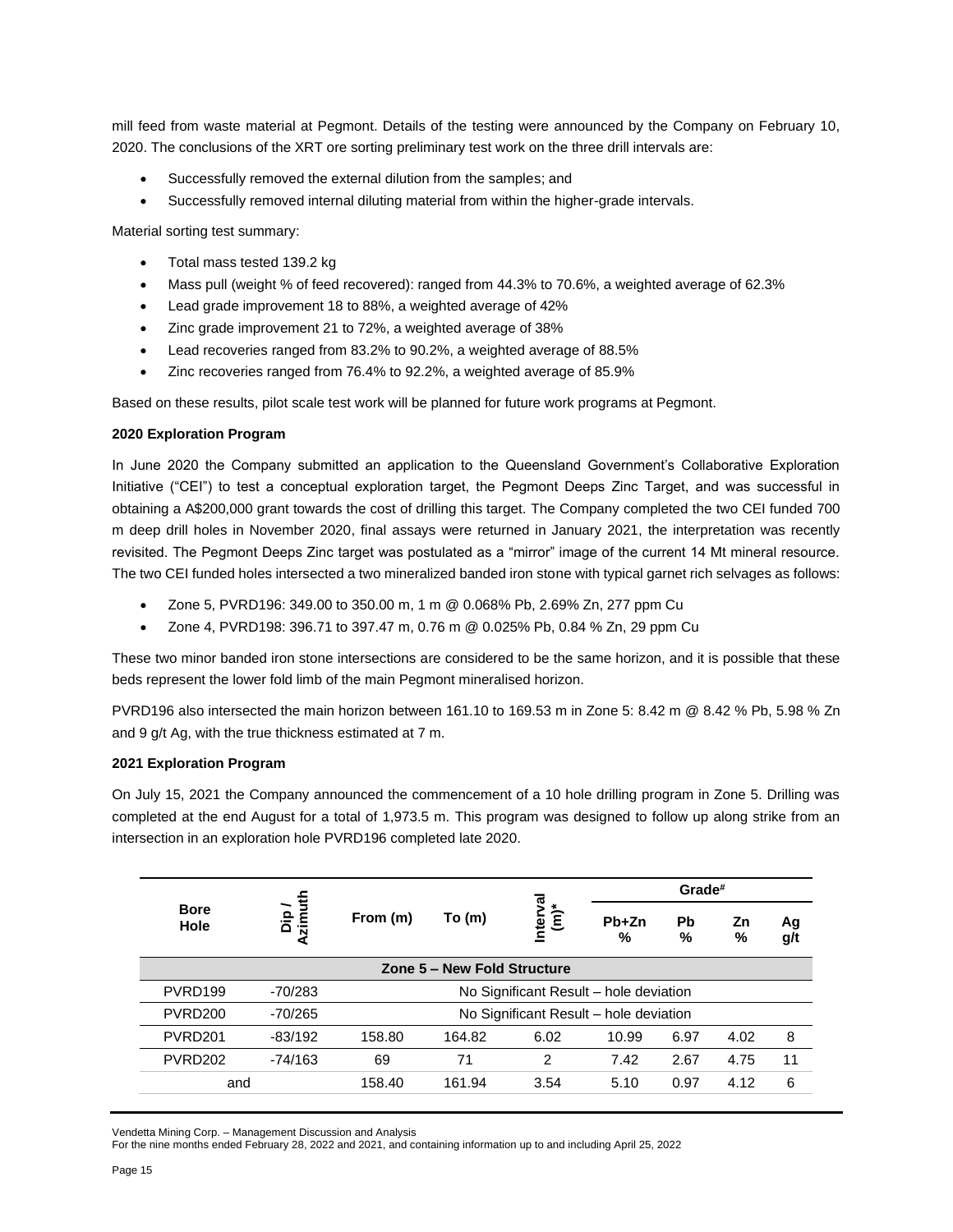| and                 |           | 172.05 | 177.86                                            | 5.81                                   | 12.89 | 7.97 | 4.92 | 9  |
|---------------------|-----------|--------|---------------------------------------------------|----------------------------------------|-------|------|------|----|
| PVRD <sub>203</sub> | $-70/161$ | 129.36 | 131.36                                            | 2.00                                   | 6.19  | 1.24 | 4.95 | 19 |
| and                 |           | 136.41 | 144.38                                            | 7.97                                   | 8.45  | 5.92 | 2.53 | 10 |
| PVRD <sub>204</sub> | $-70/210$ | 159.30 | 163.52                                            | 4.22                                   | 11.27 | 6.28 | 4.98 | 9  |
| and                 |           | 167.68 | 171.48                                            | 3.80                                   | 12.58 | 7.00 | 5.58 | 11 |
| PVRD <sub>205</sub> | $-66/224$ |        |                                                   | No Significant Result - hole deviation |       |      |      |    |
| PVRD <sub>206</sub> | $-69/141$ |        | No Significant Result - low grade attenuated limb |                                        |       |      |      |    |
| PVRD <sub>207</sub> | $-86/176$ | 137.00 | 145.00                                            | 9.00                                   | 15.24 | 9.86 | 5.37 | 13 |
| and                 |           | 158.85 | 163.50                                            | 4.65                                   | 13.03 | 6.21 | 6.82 | 10 |
| and                 |           | 188.42 | 190.42                                            | 2.00                                   | 10.97 | 3.94 | 7.04 | 17 |
| PVRD <sub>208</sub> | -75/177   | 186.48 | 188.88                                            | 2.40                                   | 10.65 | 4.42 | 6.24 | 12 |

\* True thickness is estimated at 80 to 95% of the intersection length, three-dimensional geological modelling is ongoing.

# Drill intersections are summarized intersection lengths ≥2.0 m, using a combined 3% lead and zinc grade with maximum 1 m internal dilution.

Planning for the 2022 field program is in progress, an estimated 8,000 metres will be drilled. Areas to be drilled include exploration targets at Zone 5, Killer Bore, Wills Zone and extensions to Bridge Zone. Development drilling, to obtain sufficient samples for material sorting and flotation test work will occur in the open pit transition zone and sulphide zones 1,2 and 3 and at the high grade underground Bridge Zone. Study work will also be made into solar / hybrid power options and into the geometallurgical definition of the boundary between transition and sulphide mineralization.

### **Pegmont Mining Licences Renewal**

Mining Leases (ML) 2620, 2621 and 2623 were renewed for further terms of 15 years to expire on 31 January 2037, 1 February 2037 and 1 February 2037 respectively.

### **RISK FACTORS**

The Company is in the business of acquiring, exploring and, if warranted, developing and exploiting natural resource properties, currently in Australia. Due to the nature of the Company's proposed business and the present stage of exploration of its mineral properties (which are primarily early-stage exploration properties with no known resources or reserves), the following risk factors, among others, will apply:

Resource Exploration and Development is Generally a Speculative Business: Resource exploration and development is a speculative business and involves a high degree of risk, including, among other things, unprofitable efforts resulting not only from the failure to discover mineral deposits but from finding mineral deposits which, though present, are insufficient in size to return a profit from production. The marketability of natural resources that may be acquired or discovered by the Company will be affected by numerous factors beyond the control of the Company. These factors include market fluctuations, the proximity and capacity of natural resource markets, government regulations, including regulations relating to prices, taxes, royalties, land use, importing and exporting of minerals and environmental protection. The exact effect of these factors cannot be accurately predicted, but the combination of these factors may result in the Company not receiving an adequate return on invested capital. Mineral resources are not mineral reserves until they have demonstrated economic viability, there are no known mineral reserves on any of the Company's properties.

Substantial expenditures are required to establish ore reserves through drilling and metallurgical and other testing techniques, determine metal content and metallurgical recovery processes to extract metal from the ore, and construct, renovate or expand mining and processing facilities. No assurance can be given that any level of recovery of ore

Vendetta Mining Corp. – Management Discussion and Analysis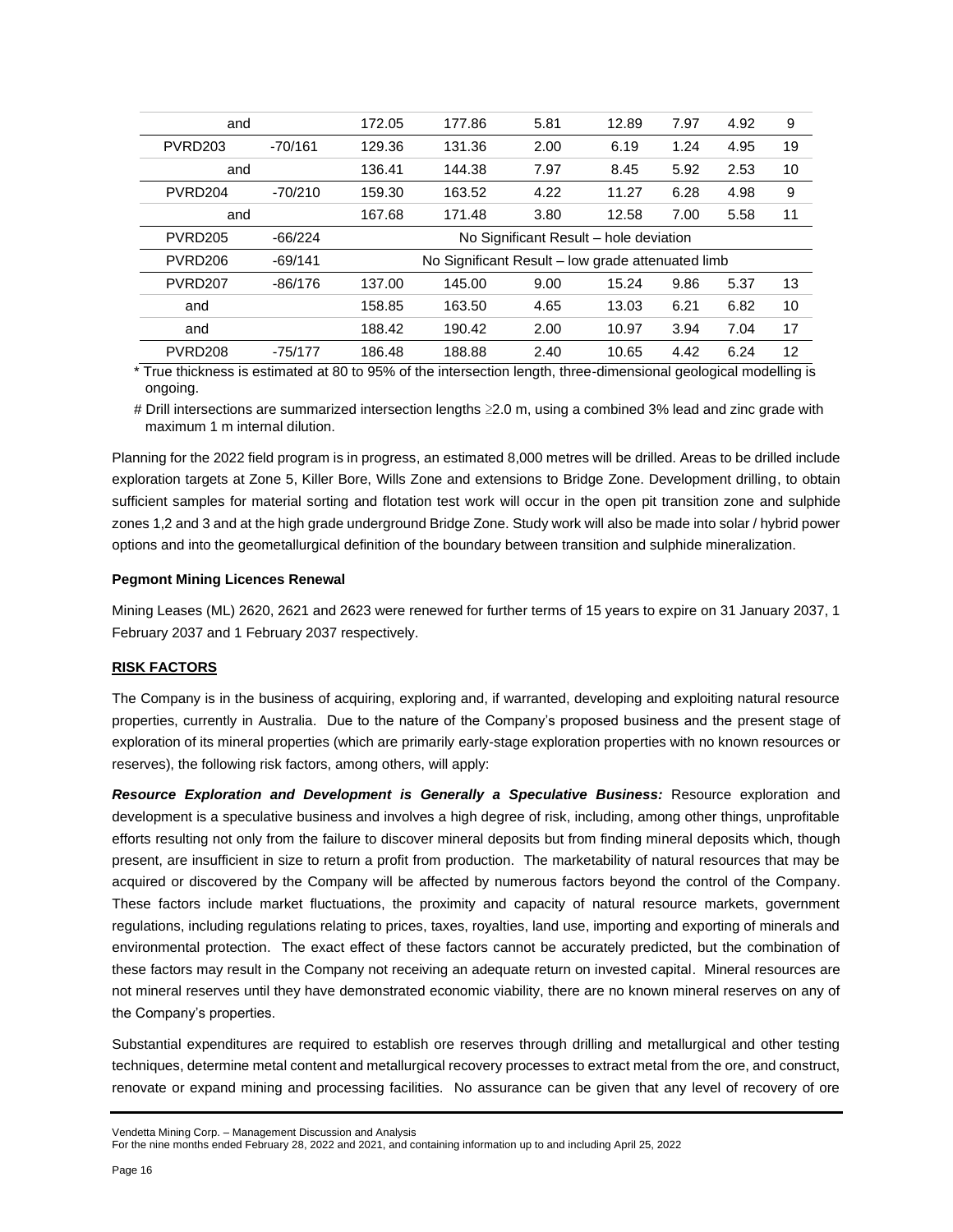reserves will be realized or that any identified mineral deposit, even it is established to contain an estimated resource, will ever qualify as a commercial mineable ore body which can be legally and economically exploited. The great majority of exploration projects do not result in the discovery of commercially mineable deposits of ore.

*Fluctuation of Metal Prices:* Even if commercial quantities of mineral deposits are discovered by the Company, there is no guarantee that a profitable market will exist for the sale of the metals produced. Factors beyond the control of the Company may affect the marketability of any substances discovered. The prices of various metals have experienced significant movement over short periods of time, and are affected by numerous factors beyond the control of the Company, including international economic and political trends, expectations of inflation, currency exchange fluctuations, interest rates and global or regional consumption patterns, speculative activities and increased production due to improved mining and production methods. The supply of and demand for metals are affected by various factors, including political events, economic conditions and production costs in major producing regions. There can be no assurance that the price of any commodities will be such that any of the properties in which the Company has, or has the right to acquire, an interest may be mined at a profit.

*Financing Risks*: The Company has limited financial resources, has no source of operating cash flow and has no assurance that additional funding will be available to it for further exploration and development of its projects or to fulfill its obligations under any applicable agreements. Although the Company has been successful in the past in obtaining financing through the sale of equity securities, there can be no assurance that it will be able to obtain adequate financing in the future or that the terms of such financing will be favorable. Failure to obtain such additional financing could result in delay or indefinite postponement of further exploration and development of its projects with the possible loss of such properties.

*Insufficient Financial Resources*: The Company does not presently have sufficient financial resources to undertake by itself the acquisition, exploration and development of all of its planned acquisition, exploration and development programs. Future property acquisitions and the development of the Company's properties will therefore depend upon the Company's ability to obtain financing through the joint venturing of projects, private placement financing, public financing, short- or long-term borrowings or other means. There is no assurance that the Company will be successful in obtaining the required financing. Failure to raise the required funds could result in the Company losing, or being required to dispose of, its interest in its properties.

*Dilution to the Company's existing shareholders*: The Company will require additional equity financing to be raised in the future. The Company may issue securities at less than favorable terms to raise sufficient capital to fund its business plan. Any transaction involving the issuance of equity securities or securities convertible into common shares would result in dilution, possibly substantial, to present and prospective holders of common shares.

*Increased costs*: Management anticipates that costs at the Company's projects will frequently be subject to variation from one year to the next due to a number of factors, such as the results of ongoing exploration activities (positive or negative), changes in the nature of mineralization encountered, and revisions to exploration programs, if any, in response to the foregoing. In addition, exploration program costs are affected by the price of commodities such as fuel, rubber and electricity and the availability (or otherwise) of consultants and drilling contractors. Increases in the prices of such commodities or a scarcity of consultants or drilling contractors could render the costs of exploration programs to increase significantly over those budgeted. A material increase in costs for any significant exploration programs could have a significant effect on the Company's operating funds and ability to continue its planned exploration programs.

*Mining Industry is Intensely Competitive***:** The Company's business of the acquisition, exploration and development of mineral properties is intensely competitive. The Company may be at a competitive disadvantage in acquiring

Vendetta Mining Corp. – Management Discussion and Analysis

For the nine months ended February 28, 2022 and 2021, and containing information up to and including April 25, 2022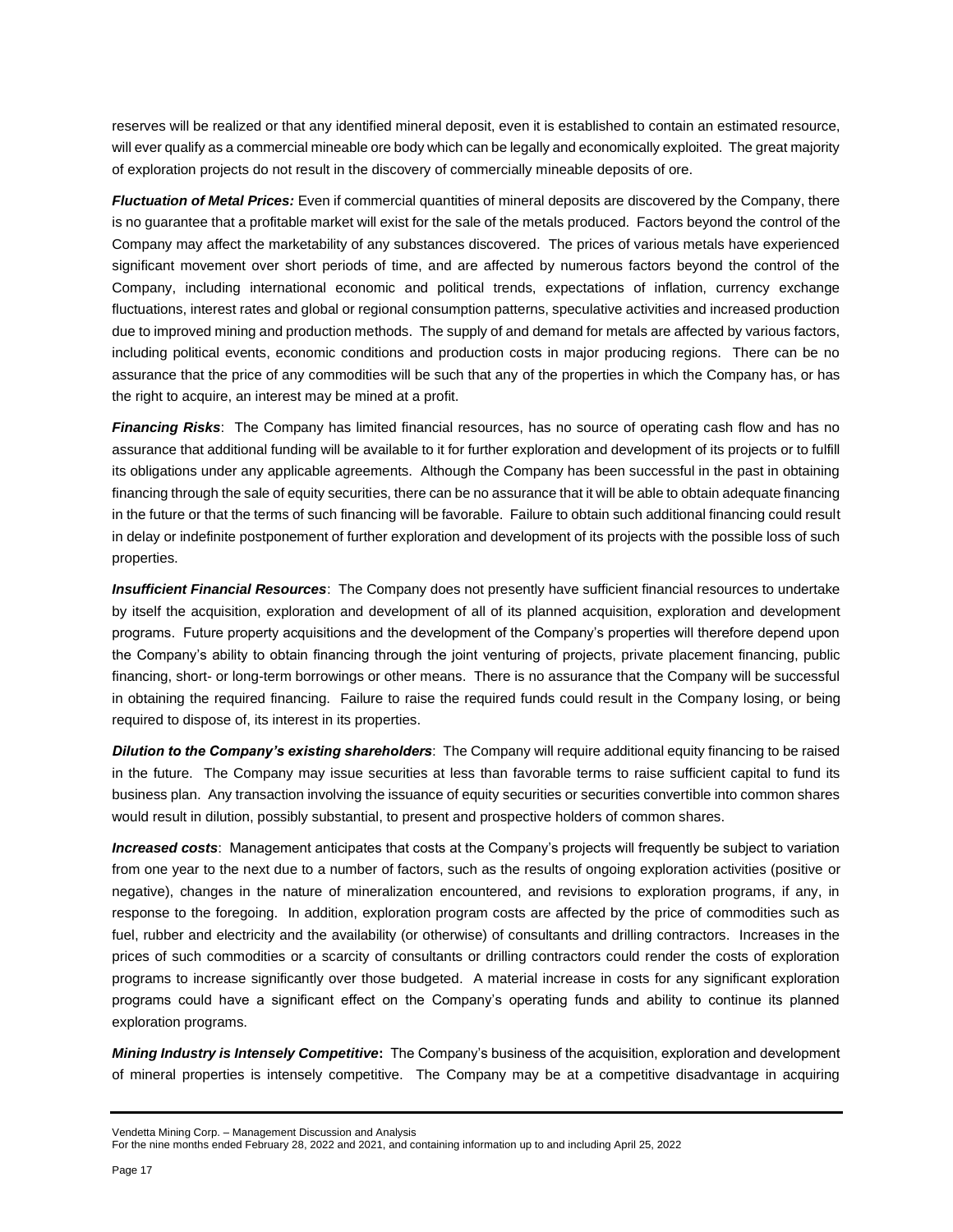additional mining properties because it must compete with other individuals and companies, many of which have greater financial resources, operational experience and technical capabilities than the Company. Increased competition could adversely affect the Company's ability to attract necessary capital funding or acquire suitable producing properties or prospects for mineral exploration in the future.

*Permits and Licenses*: The operations of the Company will require licenses and permits from various governmental authorities. There can be no assurance that the Company will be able to obtain all necessary licenses and permits that may be required to carry out exploration, development and mining operations at its projects, on reasonable terms or at all. Delays or a failure to obtain such licenses and permits or a failure to comply with the terms of any such licenses and permits that the Company does obtain, could have a material adverse effect on the Company.

*Government Regulation:* Any exploration, development or mining operations carried on by the Company, will be subject to government legislation, policies and controls relating to prospecting, development, production, environmental protection, mining taxes and labour standards. In addition, the profitability of any mining prospect is affected by the market for precious and/or base metals which is influenced by many factors including changing production costs, the supply and demand for metals, the rate of inflation, the inventory of metal producing corporations, the political environment and changes in international investment patterns.

*Environmental Restrictions***:** The activities of the Company are subject to environmental regulations promulgated by government agencies in different countries from time to time. Environmental legislation generally provides for restrictions and prohibitions on spills, releases or emissions into the air, discharges into water, management of waste, management of hazardous substances, protection of natural resources, antiquities and endangered species and reclamation of lands disturbed by mining operations. Certain types of operations require the submission and approval of environmental impact assessments. Environmental legislation is evolving in a manner which means stricter standards, and enforcement, fines and penalties for non-compliance are more stringent. Environmental assessments of proposed projects carry a heightened degree of responsibility for companies and directors, officers and employees. The cost of compliance with changes in governmental regulations has a potential to reduce the profitability of operations.

*Foreign Countries and Political Risk:* The Company has one mineral property located in Australia. Any changes in regulations or shifts in political conditions are beyond the control of the Company and may adversely affect its business, or if significant enough, may make it impossible to continue to operate in the country. Operations may be affected in varying degrees by government regulations with respect to restrictions on production, price controls, foreign exchange restrictions, export controls, income taxes, expropriation of property, environmental legislation and mine safety.

*Dependence Upon Others and Key Personnel:* The success of the Company's operations will depend upon numerous factors, many of which are beyond the Company's control, including (i) the ability to design and carry out appropriate exploration programs on its mineral properties; (ii) the ability to produce minerals from any mineral deposits that may be located; (iii) the ability to attract and retain additional key personnel in exploration, marketing, mine development and finance; and (iv) the ability and the operating resources to develop and maintain the properties held by the Company. These and other factors will require the use of outside suppliers as well as the talents and efforts of the Company and its consultants and employees. There can be no assurance of success with any or all of these factors on which the Company's operations will depend, or that the Company will be successful in finding and retaining the necessary employees, personnel and/or consultants in order to be able to successfully carry out such activities.

*Currency Fluctuations:* The Company presently maintains its accounts in Canadian dollars. The Company's operations in Australia and its proposed exploration expenditures are denominated in Australian dollars, making it

Vendetta Mining Corp. – Management Discussion and Analysis

For the nine months ended February 28, 2022 and 2021, and containing information up to and including April 25, 2022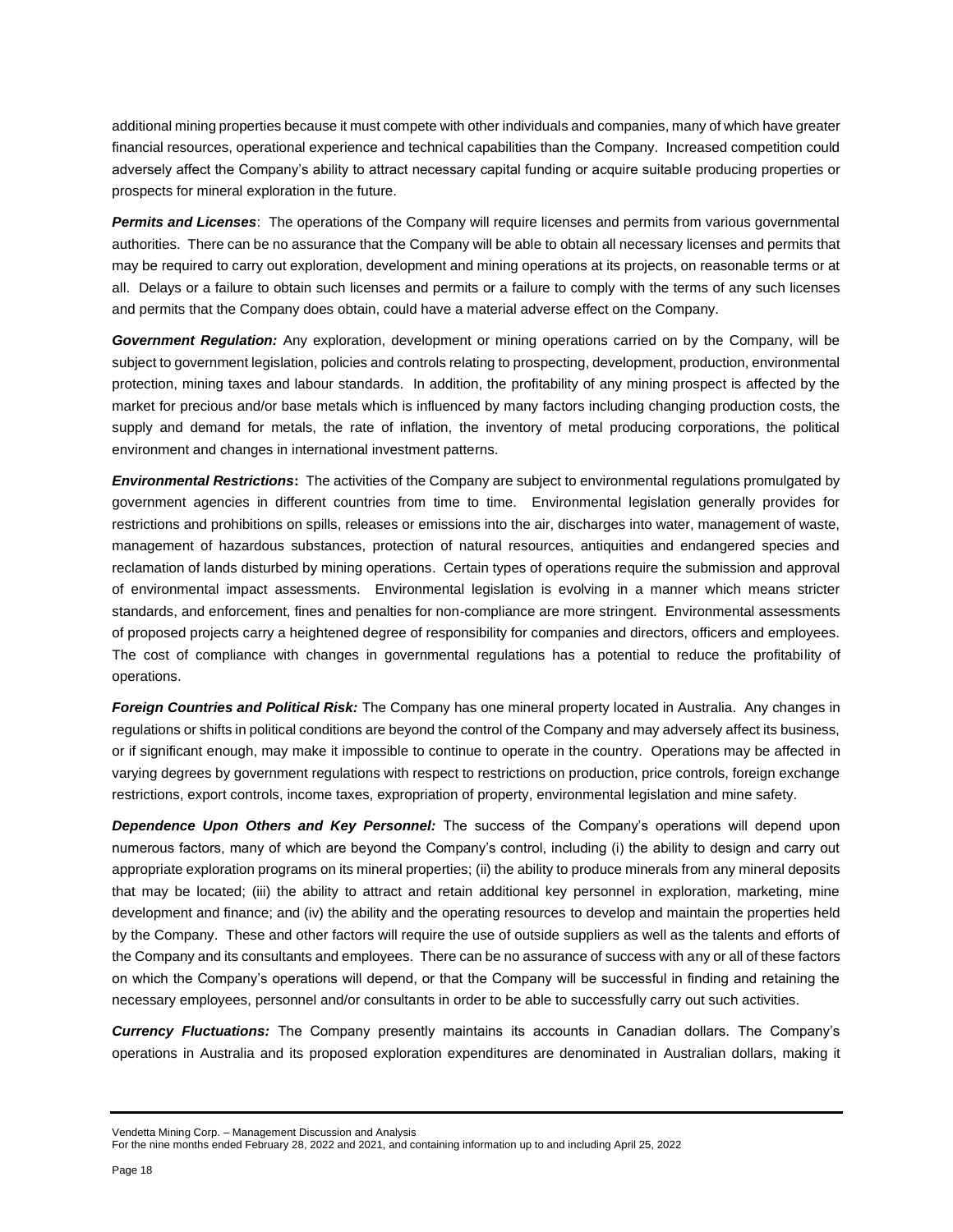subject to foreign currency fluctuations. Such fluctuations are out of its control and may materially adversely affect the Company's financial position and results.

*Surface Rights and Access:* Although the Company acquires the rights to some or all of the minerals in the ground subject to the tenures that it acquires, or has a right to acquire, in most cases it does not thereby acquire any rights to, or ownership of, the surface to the areas covered by its mineral tenures. In such cases, applicable mining laws usually provide for rights of access to the surface for the purpose of carrying on mining activities, however, the enforcement of such rights through the applicable courts can be costly and time consuming. In areas where there are no existing surface rights holders, this does not usually cause a problem, as there are no impediments to surface access. However, in areas where there are local populations or land owners (as with many of the Company's properties), it is necessary, as a practical matter, to negotiate surface access. There can be no guarantee that, despite having the right at law to access the surface and carry on exploration and mining activities, the Company will be able to negotiate a satisfactory agreement with any such existing landowners/occupiers for such access, and therefore it may be unable to carry out mining activities. In addition, in circumstances where such access is denied, or no agreement can be reached, the Company may need to rely on the assistance of local officials or the courts in such jurisdiction. The Company has not, to date, experienced any problems in gaining access to any of its properties.

*Title Matters:* Although the Company has taken steps to verify the title to the mineral properties in which it has or has a right to acquire an interest in accordance with industry standards for the current stage of exploration of such properties, these procedures do not guarantee title (whether of the Company or of any underlying vendor(s) from whom the Company may be acquiring its interest). Title to mineral properties may be subject to unregistered prior agreements or transfers, and may also be affected by undetected defects or the rights of indigenous peoples. The Company has investigated title to all of its mineral properties and, to the best of its knowledge, title to all of its properties for which titles have been issued are in good standing.

*Acquisition of Mineral Concessions under Agreements:* The agreements pursuant to which the Company has the right to acquire a number of its properties provide that the Company must make a series of cash payments and/or share issuances over certain time periods, expend certain minimum amounts on the exploration of the properties or contribute its share of ongoing expenditures. The Company does not presently have the financial resources required to make all payments and complete all expenditure obligations under its all of its various property acquisition agreements over their full term. Failure by the Company to make such payments, issue such shares or make such expenditures in a timely fashion may result in the Company losing its interest in such properties. There can be no assurance that the Company will have, or be able to obtain, the necessary financial resources to be able to maintain all of its property agreements in good standing, or to be able to comply with all of its obligations thereunder, with the result that the Company could forfeit its interest in one or more of its mineral properties.

*Exploration and Mining Risks***:** Fires, power outages, labour disruptions, flooding, explosions, cave-ins, landslides and the inability to obtain suitable or adequate machinery, equipment or labour are other risks involved in the operation of mines and the conduct of exploration programs. Substantial expenditures are required to establish reserves through drilling, to develop metallurgical processes, to develop the mining and processing facilities and infrastructure at any site chosen for mining. Although substantial benefits may be derived from the discovery of a major mineralized deposit, no assurance can be given that minerals will be discovered in sufficient quantities to justify commercial operations or that funds required for development can be obtained on a timely basis. The economics of developing mineral properties is affected by many factors including the cost of operations, variations of the grade of ore mined, fluctuations in the price of gold or other minerals produced, costs of processing equipment and such other factors as government regulations, including regulations relating to royalties, allowable production, importing and exporting of minerals and environmental protection. In addition, the grade of mineralization ultimately mined may differ from that indicated by

Vendetta Mining Corp. – Management Discussion and Analysis

For the nine months ended February 28, 2022 and 2021, and containing information up to and including April 25, 2022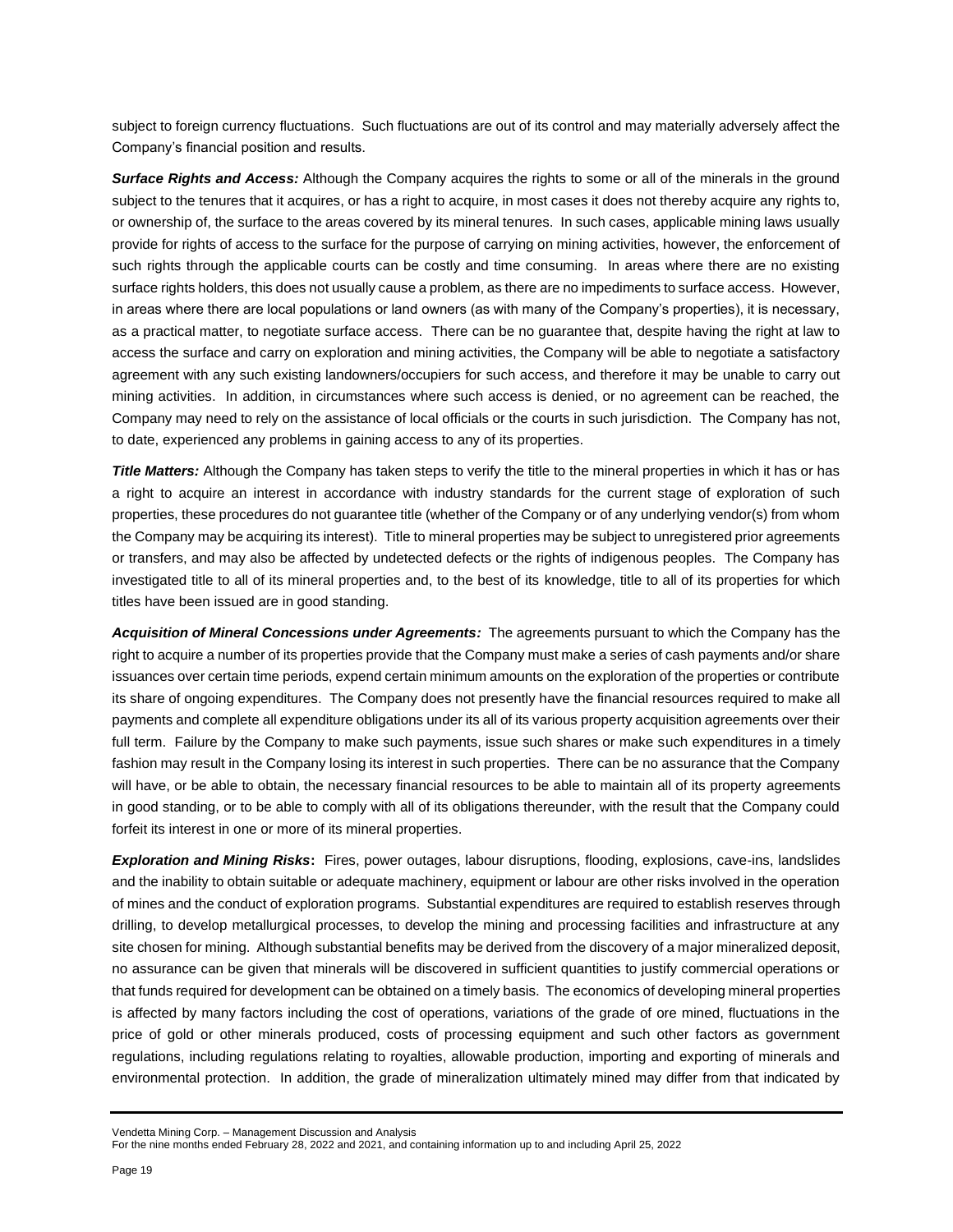drilling results and such differences could be material. Short term factors, such as the need for orderly development of ore bodies or the processing of new or different grades, may have an adverse effect on mining operations and on the results of operations. There can be no assurance that minerals recovered in small scale laboratory tests will be duplicated in large scale tests under on-site conditions or in production scale operations. Material changes in geological resources, grades, stripping ratios or recovery rates may affect the economic viability of projects.

*Regulatory Requirements***:** The activities of the Company are subject to extensive regulations governing various matters, including environmental protection, management and use of toxic substances and explosives, management of natural resources, exploration, development of mines, production and post-closure reclamation, exports, price controls, taxation, regulations concerning business dealings with indigenous peoples, labour standards on occupational health and safety, including mine safety, and historic and cultural preservation. Failure to comply with applicable laws and regulations may result in civil or criminal fines or penalties, enforcement actions thereunder, including orders issued by regulatory or judicial authorities causing operations to cease or be curtailed, and may include corrective measures requiring capital expenditures, installation of additional equipment, or remedial actions, any of which could result in the Company incurring significant expenditures. The Company may also be required to compensate those suffering loss or damage by reason of a breach of such laws, regulations or permitting requirements. It is also possible that future laws and regulations, or more stringent enforcement of current laws and regulations by governmental authorities, could cause additional expense, capital expenditures, restrictions on or suspension of the Company's operations and delays in the exploration and development of the Company's properties.

*Limited Experience with Development-Stage Mining Operations:* The Company has very limited experience in placing mineral resource properties into production, and its ability to do so will be dependent upon using the services of appropriately experienced personnel or entering into agreements with other major resource companies that can provide such expertise. There can be no assurance that the Company will have available to it the necessary expertise when and if it places its resource properties into production.

*Uncertainty of Resource Estimates/Reserves*: Unless otherwise indicated, mineralization figures presented in the Company's filings with securities regulatory authorities, press releases and other public statements that may be made from time to time are based upon estimates made by Company personnel and independent geologists. These estimates are imprecise and depend upon geological interpretation and statistical inferences drawn from drilling and sampling analysis, which may prove to be unreliable. There can be no assurance that:

- these estimates will be accurate;
- reserves, resource or other mineralization figures will be accurate; or
- this mineralization could be mined or processed profitably.

Because the Company has not commenced production at any of its properties, and has not defined or delineated any proven or probable reserves on any of its properties, mineralization estimates for the Company's properties may require adjustments or downward revisions based upon further exploration or development work or actual production experience. In addition, the grade of ore ultimately mined, if any, may differ from that indicated by drilling results. There can be no assurance that minerals recovered in small-scale tests will be duplicated in large-scale tests under on-site conditions or in production scale. The resource estimates contained in the Company's filings with securities regulatory authorities, press releases and other public statements that may be made from time to time have been determined and valued based on assumed future prices, cut-off grades and operating costs that may prove to be inaccurate. Extended declines in market prices for gold, silver, copper, iron or other metals may render portions of the Company's mineralization uneconomic and result in reduced reported mineralization. Any material reductions in estimates of mineralization, or of the Company's ability to extract this mineralization, could have a material adverse effect on the Company's results of operations or financial condition. **The Company has not established the presence of any** 

Vendetta Mining Corp. – Management Discussion and Analysis

For the nine months ended February 28, 2022 and 2021, and containing information up to and including April 25, 2022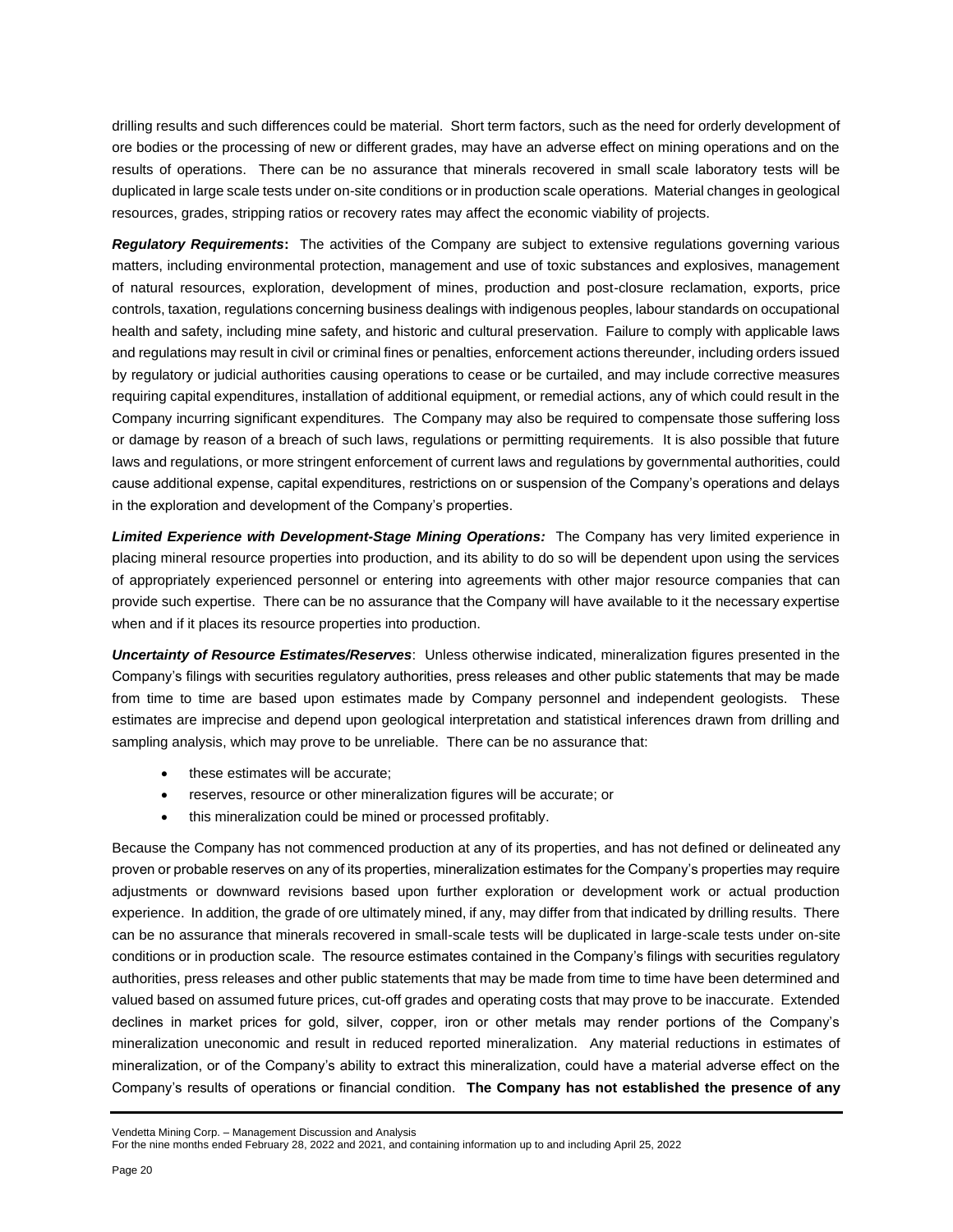**resources or any proven or probable reserves at any of its mineral properties. There can be no assurance that subsequent testing or future studies will establish any resources or proven or probable reserves at the Company's properties. The failure to establish proven or probable reserves could restrict the Company's ability to successfully implement its strategies for long-term growth**.

*No Assurance of Profitability:* The Company has no history of earnings and, due to the nature of its business there can be no assurance that the Company will ever be profitable. The Company has not paid dividends on its shares since incorporation and does not anticipate doing so in the foreseeable future. The only present source of funds available to the Company is from the sale of its common shares or, possibly, from the sale or optioning of a portion of its interest in its mineral properties. Even if the results of exploration are encouraging, the Company may not have sufficient funds to conduct the further exploration that may be necessary to determine whether or not a commercially mineable deposit exists. While the Company may generate additional working capital through further equity offerings or through the sale or possible syndication of its properties, there can be no assurance that any such funds will be available on favorable terms, or at all. At present, it is impossible to determine what amounts of additional funds, if any, may be required. Failure to raise such additional capital could put the continued viability of the Company at risk.

*Uninsured or Uninsurable Risks:* Exploration, development and mining operations involve various hazards, including environmental hazards, industrial accidents, metallurgical and other processing problems, unusual or unexpected rock formations, structural cave-ins or slides, flooding, fires, metal losses and periodic interruptions due to inclement or hazardous weather conditions. These risks could result in damage to or destruction of mineral properties, facilities or other property, personal injury, environmental damage, delays in operations, increased cost of operations, monetary losses and possible legal liability. The Company may not be able to obtain insurance to cover these risks at economically feasible premiums or at all. The Company may elect not to insure where premium costs are disproportionate to the Company's perception of the relevant risks. The payment of such insurance premiums and of such liabilities would reduce the funds available for exploration and production activities.

*Enforcement of Civil Liabilities***:** As substantially all of the assets of the Company and its subsidiaries are located in Canada or the United States, and certain of the directors and officers of the Company are resident in Canada and/or the United States, it may be difficult or impossible to enforce judgments granted by a court in Canada or the United States against the assets of the Company and its subsidiaries or the directors and officers of the Company residing in differing jurisdictions.

*The Company may be a "passive foreign investment company" under the U.S. Internal Revenue Code, which may result in material adverse U.S. federal income tax consequences to investors in the Company's common shares that are U.S. taxpayers***:** Investors in the Company's common shares that are U.S. taxpayers should be aware that the Company believes that it has been in prior years, and expects it will be in the current year be, a "passive foreign investment company" under Section 1297(a) of the U.S. Internal Revenue Code (a "PFIC"). If the Company is or becomes a PFIC, generally any gain recognized on the sale of the Company's common shares and any "excess distributions" (as specifically defined) paid on such common shares must be rateably allocated to each day in a U.S. taxpayer's holding period for the common shares. The amount of any such gain or excess distribution allocated to prior years of such U.S. taxpayer's holding period for the common shares generally will be subject to U.S. federal income tax at the highest tax applicable to ordinary income in each such prior year, and the U.S. taxpayer will be required to pay interest on the resulting tax liability for each such prior year, calculated as if such tax liability had been due in each such prior year.

Alternatively, a U.S. taxpayer that makes a "qualified electing fund" (a "QEF") election with respect to the Company generally will be subject to U.S. federal income tax on such U.S. taxpayer's pro rata share of the Company's "net capital gain" and "ordinary earnings" (as specifically defined and calculated under U.S. federal income tax rules), regardless

Vendetta Mining Corp. – Management Discussion and Analysis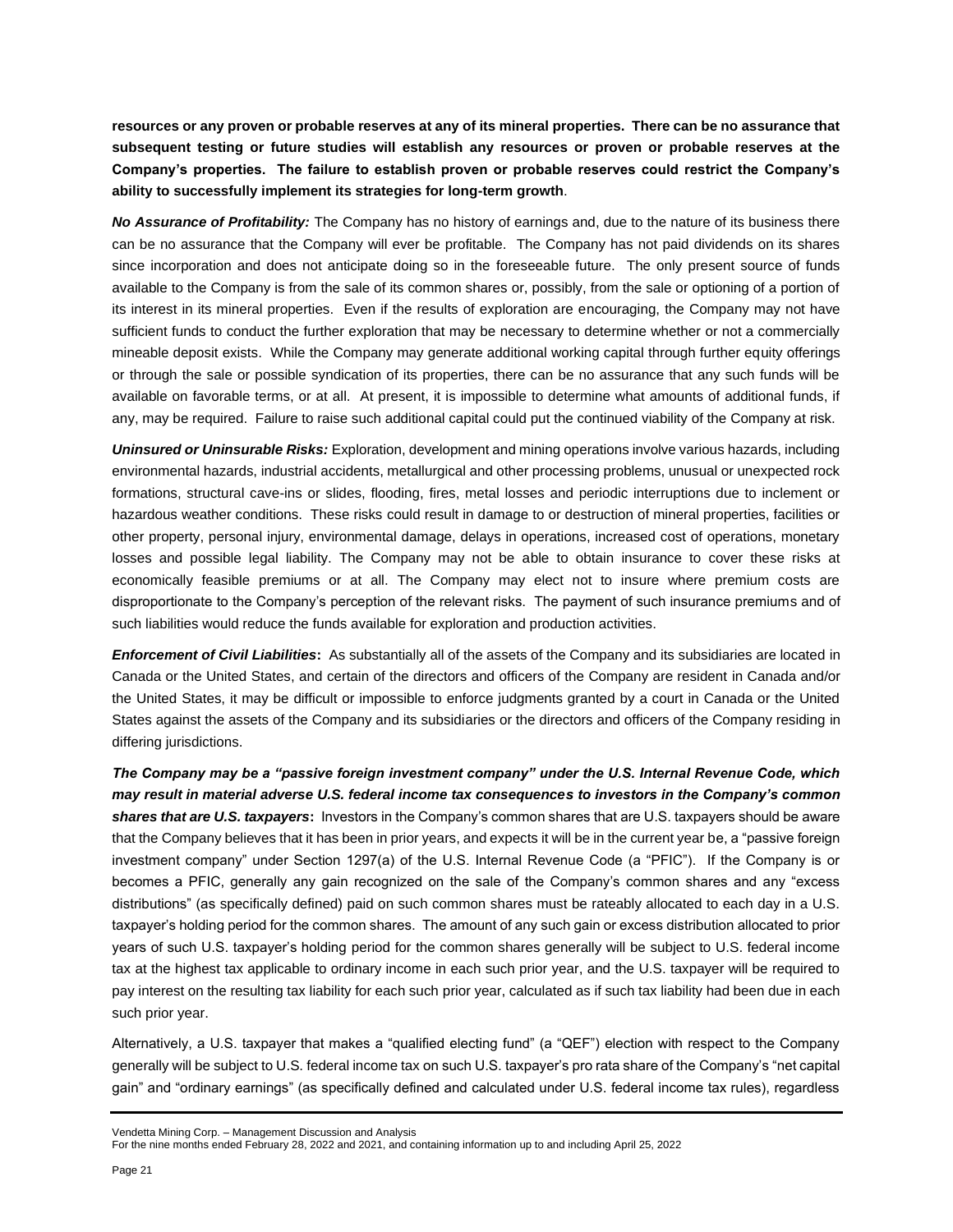of whether such amounts are actually distributed by the Company. U.S. taxpayers should be aware, however, that there can be no assurance that the Company will satisfy record keeping requirements under the QEF rules or that the Company will supply U.S. taxpayers with required information under the QEF rules, in event that the Company is a PFIC and a U.S. taxpayer wishes to make a QEF election. As a second alternative, a U.S. taxpayer may make a "markto-market election" if the Company is a PFIC and the Company's common shares are "marketable stock" (as specifically defined). A U.S. taxpayer that makes a mark-to-market election generally will include in gross income, for each taxable year in which the Company is a PFIC, an amount equal to the excess, if any, of (a) the fair market value of the common shares as of the close of such taxable year over (b) such U.S. taxpayer's adjusted tax basis in the common shares.

Due to the extreme complexity of the PFIC rules and the potentially materially adverse consequence to a shareholder that is a U.S. taxpayer of the Company being a PFIC, it is critical that each shareholder that is a U.S. taxpayer consult with that shareholder's U.S. tax adviser before undertaking any transactions in the Company's common shares.

### **PROPOSED TRANSACTIONS**

There are no proposed transactions as at February 28, 2022 and to the date of this MD&A.

## **ADDITIONAL DISCLOSURE FOR VENTURE ISSUERS WITHOUT SIGNIFICANT REVENUE**

Additional disclosure concerning Vendetta's general and administrative expenses and resource property costs is provided in the Company's Condensed Interim Statement of Loss and Comprehensive Loss contained in its financial statements for the nine months ended February 28, 2022 that is available on the Company's website at [www.vendettaminingcorp.com](http://www.vendettaminingcorp.com/) or on its SEDAR Page Site accessed throug[h www.sedar.com.](http://www.sedar.com/)

## **OUTSTANDING SHARE DATA**

The Company's authorized capital is unlimited common shares without par value and unlimited preferred shares without par value. As at April 25, 2022, the following common shares, options and share purchase warrants were outstanding:

|                                 | # of Shares | <b>Exercise Price</b> | <b>Expiry Date</b> |
|---------------------------------|-------------|-----------------------|--------------------|
| Issued and Outstanding Common   |             |                       |                    |
| Shares at April 25, 2022        | 299,884,084 |                       |                    |
| <b>Employee Stock Options</b>   | Nil         |                       |                    |
|                                 | 2,886,250   | \$0.13                | June 3, 2022       |
|                                 | 11,533,332  | \$0.13                | July 30, 2022      |
|                                 | 13,187,050  | \$0.06                | May 5, 2023        |
|                                 | 6,201,138   | \$0.06                | June 30, 2023      |
| Warrants                        | 4,791,668   | \$0.09                | November 16, 2023  |
|                                 | 2,750,104   | \$0.09                | December 14, 2023  |
|                                 | 5,216,667   | \$0.06                | February 23, 2024  |
|                                 | 5,307,500   | \$0.07                | August 26, 2024    |
|                                 | 3,975,220   | \$0.07                | October 22, 2024   |
| Fully Diluted at April 25, 2022 | 355,733,013 |                       |                    |

Vendetta Mining Corp. – Management Discussion and Analysis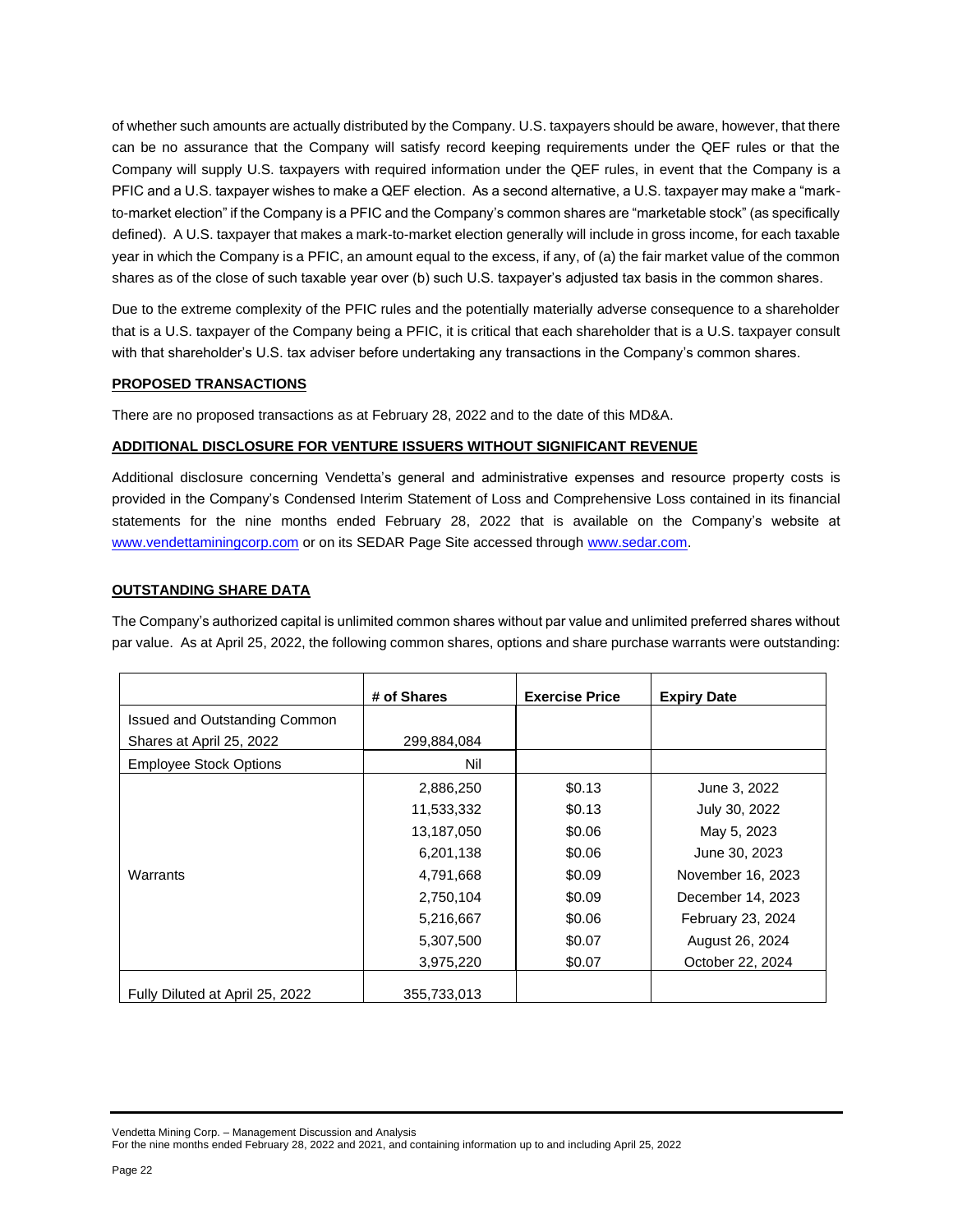## **TRANSACTIONS WITH RELATED PARTIES**

The Company has entered into certain transactions with related parties during the nine months ended February 28, 2022 and to the date of this MD&A. All transactions with related parties have occurred in the normal course of operations and are measured at the exchange amount, which is the amount of consideration established and agreed upon by the related parties.

|  |  |  | A description of these related party transactions is as follows: |  |  |
|--|--|--|------------------------------------------------------------------|--|--|
|  |  |  |                                                                  |  |  |

| <b>Related Party</b>        | <b>Company Owned or Controlled by</b>   | <b>Nature of Transactions</b> | Amount   |  |
|-----------------------------|-----------------------------------------|-------------------------------|----------|--|
|                             |                                         | Management and director       |          |  |
| Octavian Capital Corp.      | Michael Williams, a director, President | services                      | \$59,625 |  |
|                             | and CEO of the Company                  | Administration and office     |          |  |
|                             |                                         | rent services                 | \$27.387 |  |
|                             |                                         | Geological consulting         |          |  |
| Elysium Mining Ltd.         | Peter Voulgaris, a director             | services                      | \$45,000 |  |
| Peter Voulgaris, a director | N/A                                     | Director services             | \$nil    |  |
| Rocky Saugeen Capital Corp. | Doug Flegg, a director                  | Director services             | \$nil    |  |
| Sheryl Dhillon, Corporate   |                                         | Corporate secretarial         |          |  |
| Secretary                   | N/A                                     | services                      | \$22,500 |  |
|                             | Alastair Brownlow, CFO, is an           |                               |          |  |
| Red Fern Consulting Ltd.    | associate of Red Fern Consulting Ltd.   | Accounting services           | \$22,500 |  |

Key management personnel consist of directors and senior management including the President and Chief Executive Officer, Chief Financial Officer, and Corporate Secretary.

The Company paid or accrued the following amounts to key management personnel or companies controlled by them:

|                                                                                                                        | February 28,<br>2022 |      | February 28,<br>2021 |
|------------------------------------------------------------------------------------------------------------------------|----------------------|------|----------------------|
| Management fees, consulting fees, and accounting fees to key<br>management personnel or companies controlled by<br>kev |                      |      |                      |
| management personnel                                                                                                   | 104.625 \$           |      | 102.125              |
| Geological consulting fees to a company controlled by a director                                                       | 45.000               |      | 75,000               |
| Office, administration, rent and accounting costs to companies                                                         |                      |      |                      |
| controlled by key management                                                                                           | 27,387               |      | 29,851               |
| Long-term portion                                                                                                      | 177.012              | - \$ | 206.976              |

During the year ended May 31, 2019, the Company borrowed \$182,000 from a company with an officer and director in common. The loan bears interest at 7% per annum and matures on May 31, 2021 (amended from 12 months during the year ended May 31, 2020); the lender retains the right to demand early payment of the loan by providing 30 days written notice. The balance at May 31, 2021, including interest, was \$208,855. During the period ended February 28, 2022, the Company recognized interest expense of \$3,685 and repaid the entire balance of \$212,540 inclusive of principal and interest.

Included in accounts payable and accrued liabilities is \$311,152 (May 31, 2021 - \$234,865) due to directors, management, or companies controlled by them and former related parties. Amounts due to related parties are unsecured, have no fixed terms of repayment, and are non-interest bearing.

Vendetta Mining Corp. – Management Discussion and Analysis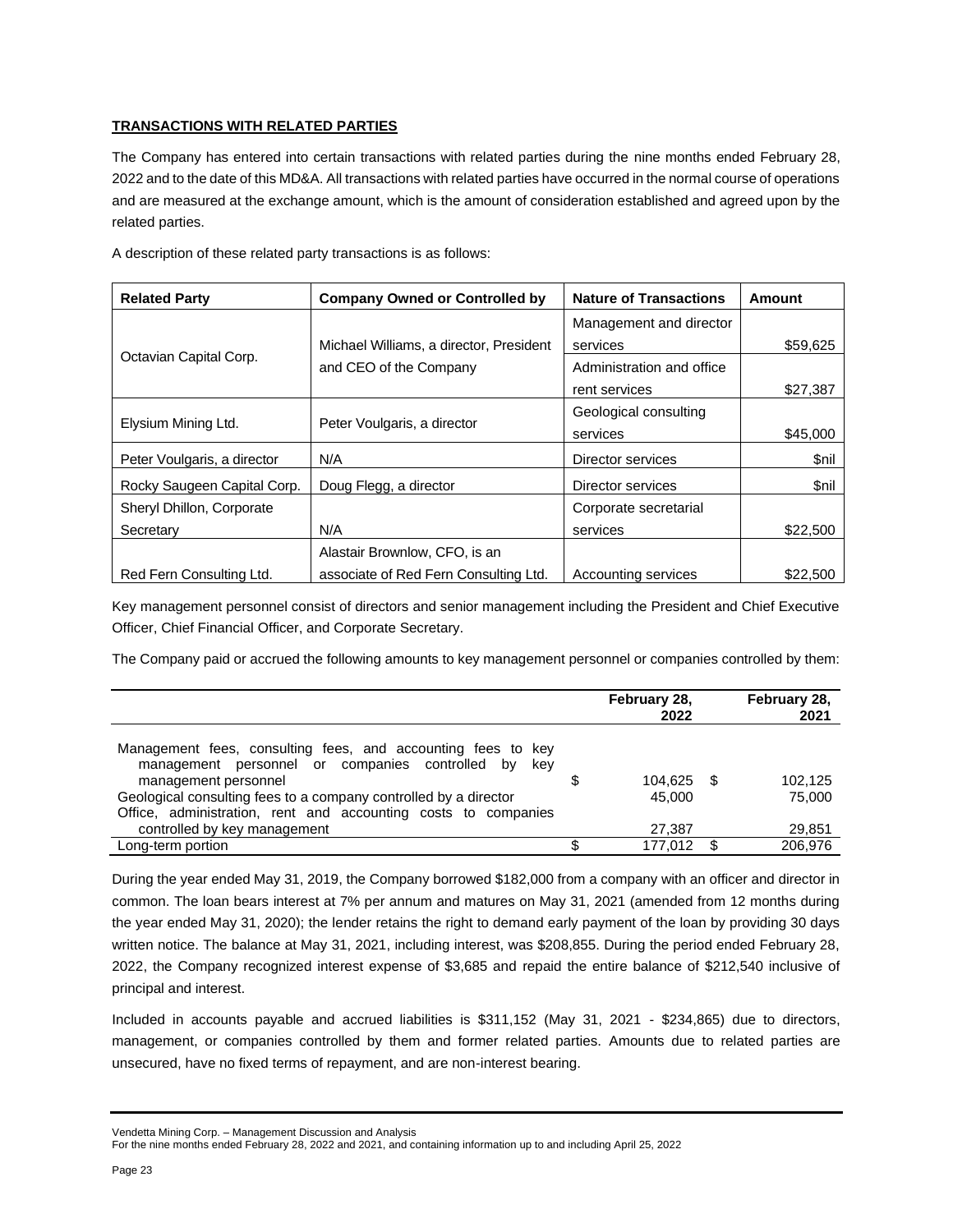### **OFF-BALANCE SHEET ARRANGEMENTS**

The Company does not have any off-balance sheet arrangements.

## **NEW ACCOUNTING POLICIES**

There were no new accounting policies adopted during the period ended February 28, 2022.

### **DISCLOSURE OF MANAGEMENT COMPENSATION**

In accordance with the requirements of Section 19.5 of TSXV Policy 3.1, the Company provides the following disclosure with respect to the compensation of its directors and officers during the period:

- 1. During the nine months ended February 28, 2022, the Company did not enter into standard compensation arrangements made directly or indirectly with any directors or officers of the Company, for their services as directors or officers, or in any other capacity, with the Company or any of its subsidiaries.
- 2. During the six months ended February 28, 2022, directors and officers of the Company were paid (or accrued) certain amounts, directly or indirectly, for their services as directors and officers or in any other capacity by the Company and its subsidiaries. Refer to "Transactions with Related Parties".
- 3. During the six months ended February 28, 2022, the Company did not enter into any arrangement relating to severance payments to be paid to directors and officers of the Company and its subsidiaries.

### **RECENT DEVELOPMENTS AND OUTLOOK**

The Company expects to obtain financing in the future primarily through further equity and/or debt financing, as well as through joint venturing and/or optioning out the Company's properties to qualified mineral exploration companies. There can be no assurance that the Company will succeed in obtaining additional financing, now or in the future. Failure to raise additional financing on a timely basis could cause the Company to suspend its operation and eventually to forfeit or sell its interest in its mineral properties.

### **FINANCIAL INSTRUMENTS AND MANAGEMENT OF CAPITAL**

### *Fair values in the statement of financial position*

Following is a classification of fair value measurements recognized in the balance sheet using a fair value hierarchy that reflects the significance of the inputs used in making the measurements.

|                                      |                   | Fair value measurement at reporting date using         |     |                                             |     |                                       |     |  |
|--------------------------------------|-------------------|--------------------------------------------------------|-----|---------------------------------------------|-----|---------------------------------------|-----|--|
|                                      |                   | Quoted prices in<br>active markets<br>identical assets |     | Significant other<br>unobservable<br>inputs |     | Significant<br>unobservable<br>inputs |     |  |
|                                      | November 30, 2021 | (Level 1)                                              |     | (Level 2)                                   |     | (Level 3)                             |     |  |
| Liabilities:<br>Derivative liability |                   | ደ                                                      | nil |                                             | nil |                                       | nil |  |

Level 1 – Unadjusted quoted prices in active markets that are accessible at the measurement date for identical, unrestricted assets or liabilities.

Level 2 – Quoted prices in markets that are not active, or inputs that are observable, either directly or indirectly, for substantially the full term of the asset or liability.

Vendetta Mining Corp. – Management Discussion and Analysis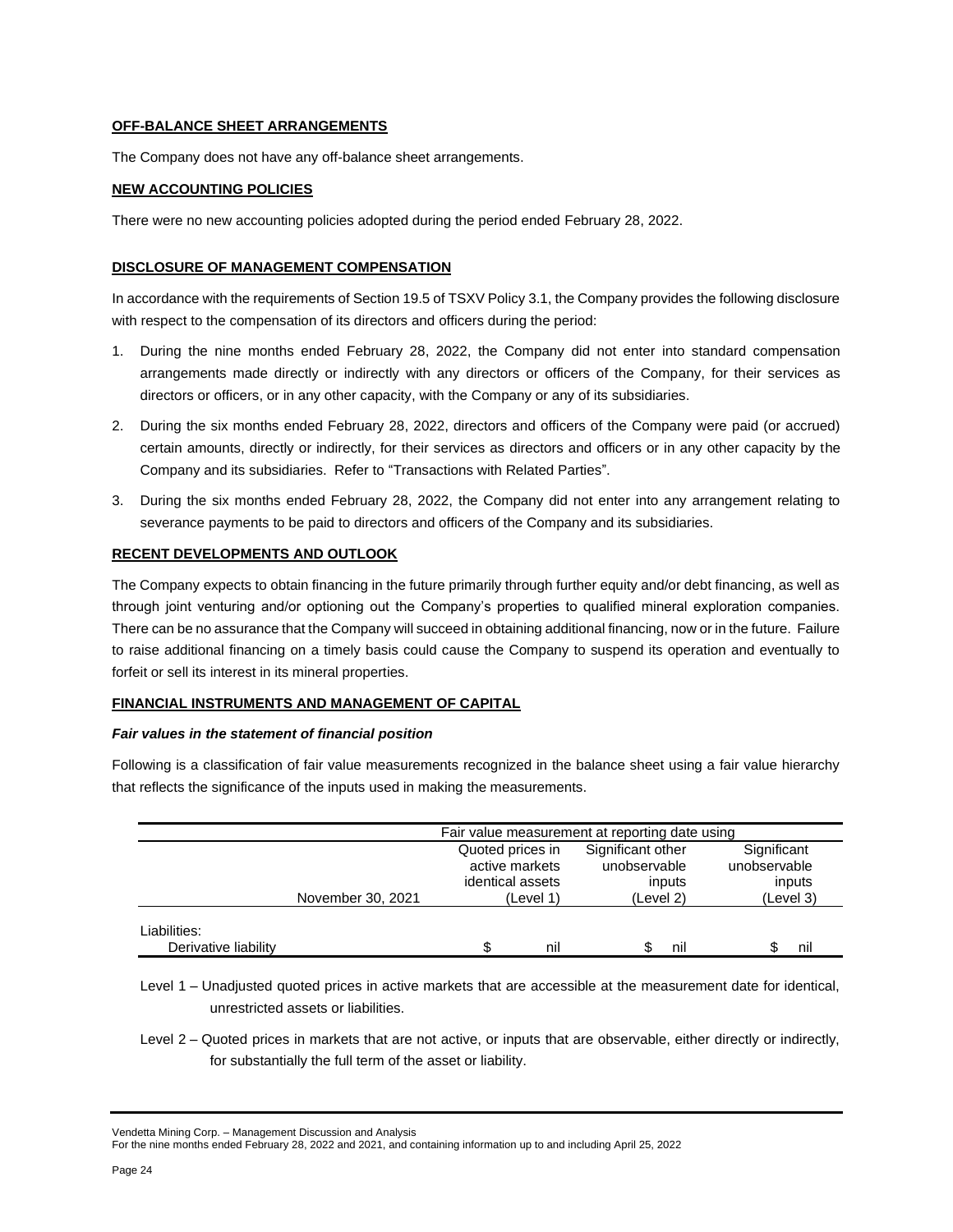Level 3 – Prices or valuation techniques that require inputs that are both significant to the fair value measurement and unobservable (supported by little or no market activity).

The Company's cash is classified at amortized cost. The carrying values of receivables, accounts payable and accrued liabilities, and loans from related parties approximate their fair values due to their short terms to maturity. The Company's derivative liability is classified as Level 2 of the fair value hierarchy. Long-term debt bears interest at variable rates and fair value approximates carrying values as interest charges fluctuate with changes in the LIBOR.

Financial risk factors and capital management:

#### *Credit risk*

Credit risk arises from the possibility that counterparties may be unable to fulfill their commitments to the Company. The Company's credit risk is primarily attributable to its liquid financial assets of cash. The carrying value of this instrument represents the Company's maximum exposure to credit risk. The Company manages and limits exposure to credit risk by maintaining its cash with high-credit quality financial institutions. The Company does not have financial assets that are invested in asset backed commercial paper. Receivables are primarily due from a government agency.

#### *Liquidity risk*

Liquidity risk is the risk that the Company cannot meet its financial obligations associated with financial liabilities in full. The Company manages liquidity risk through the management of its capital structure, as outlined in Note 12(b) of the condensed interim financial statements. The Company's expenditure commitments, pursuant to option agreements related to resource properties, are disclosed in Note 6 and the Company is in default of its loan covenants (Note 7). The Company is exposed to liquidity risk.

#### *Interest rate risk*

Interest rate risk is the risk that the fair value or future cash flows of a financial instrument will fluctuate because of changes in the market interest rates.

The Company does not have any significant interest-bearing financial assets.

The Company's Nebari Loan (Note 7) is interest-bearing debt at a variable rate. A 10% change in the LIBOR would result in an increase of up to \$2,177 in the net loss realized for the period. Changes to the LIBOR could have a more substantial impact in the future.

#### *Foreign currency risk*

Foreign currency risk is the risk that the fair value or future cash flows of a financial instrument will fluctuate because of changes in foreign currency rates. The Company's functional and presentation currency is the Canadian dollar. The Company incurs foreign currency risk on purchases that are denominated in a currency other than the functional currency of the Company, which will have an impact on the profitability of the Company and may also affect the value of the Company's assets, liabilities and the amount of shareholders' equity. The Company's main risks are associated with fluctuations in the Australian dollar due to transactions related to Pegmont, as well as the Nebari Loan (Note 7), which is denominated in US dollars.

Foreign assets and liabilities are translated based on the foreign currency translation method described in Note 2(b) on the condensed interim financial statements. A 10% change in the foreign exchange rate between the Canadian and U.S. and Australian dollar would result in a fluctuation of approximately \$256,000 in the net loss realized for the period, including \$250,000 on the Nebari Loan. The Company does not enter into any foreign exchange hedging contracts.

Vendetta Mining Corp. – Management Discussion and Analysis

For the nine months ended February 28, 2022 and 2021, and containing information up to and including April 25, 2022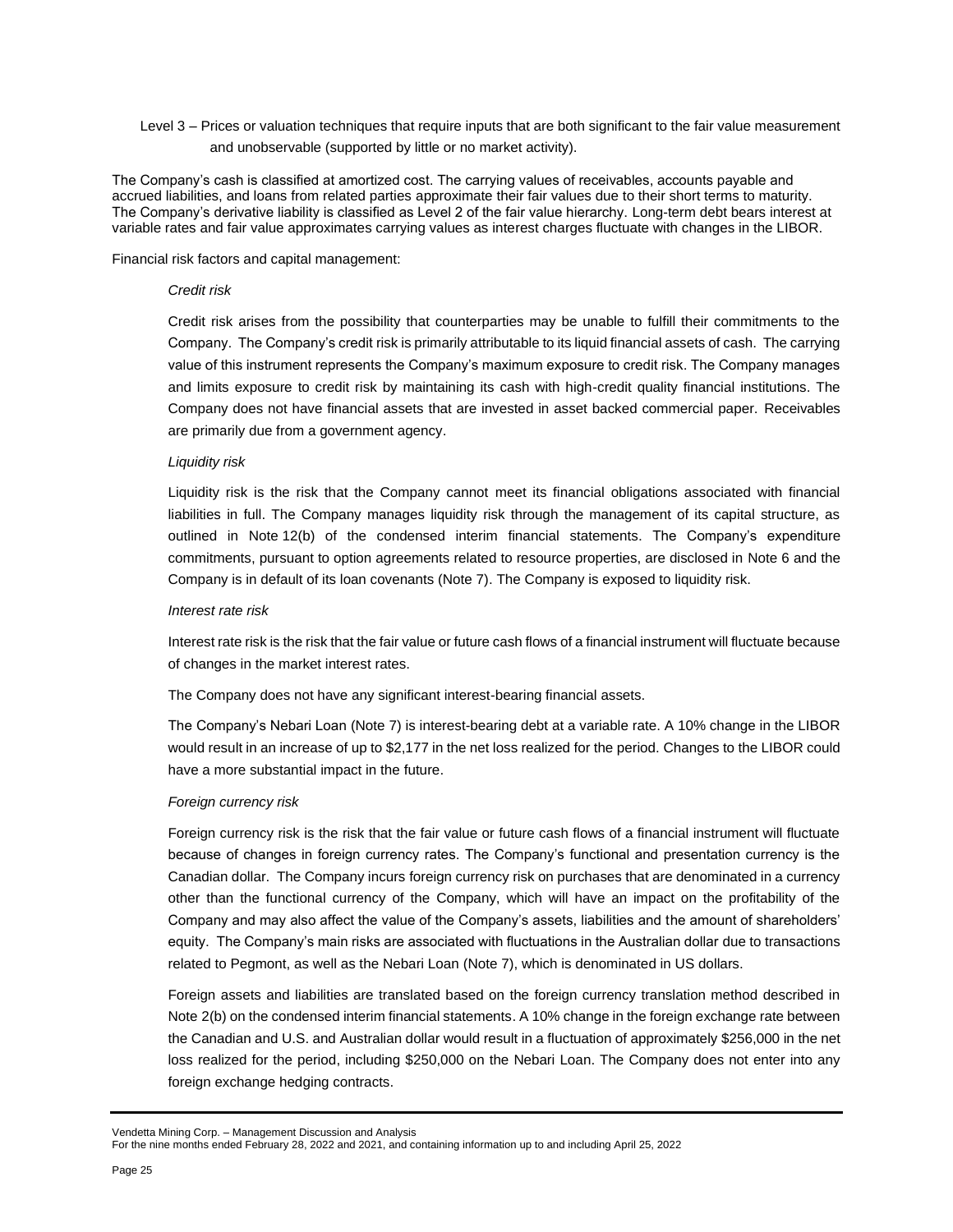# **APPROVAL**

The Board of Directors of Vendetta has approved the disclosure contained in this MD&A. A copy of this MD&A will be provided to anyone who requests it.

### **ADDITIONAL INFORMATION**

Additional Information relating to Vendetta is on SEDAR at [www.sedar.com.](http://www.sedar.com/)

Vendetta Mining Corp. – Management Discussion and Analysis For the nine months ended February 28, 2022 and 2021, and containing information up to and including April 25, 2022